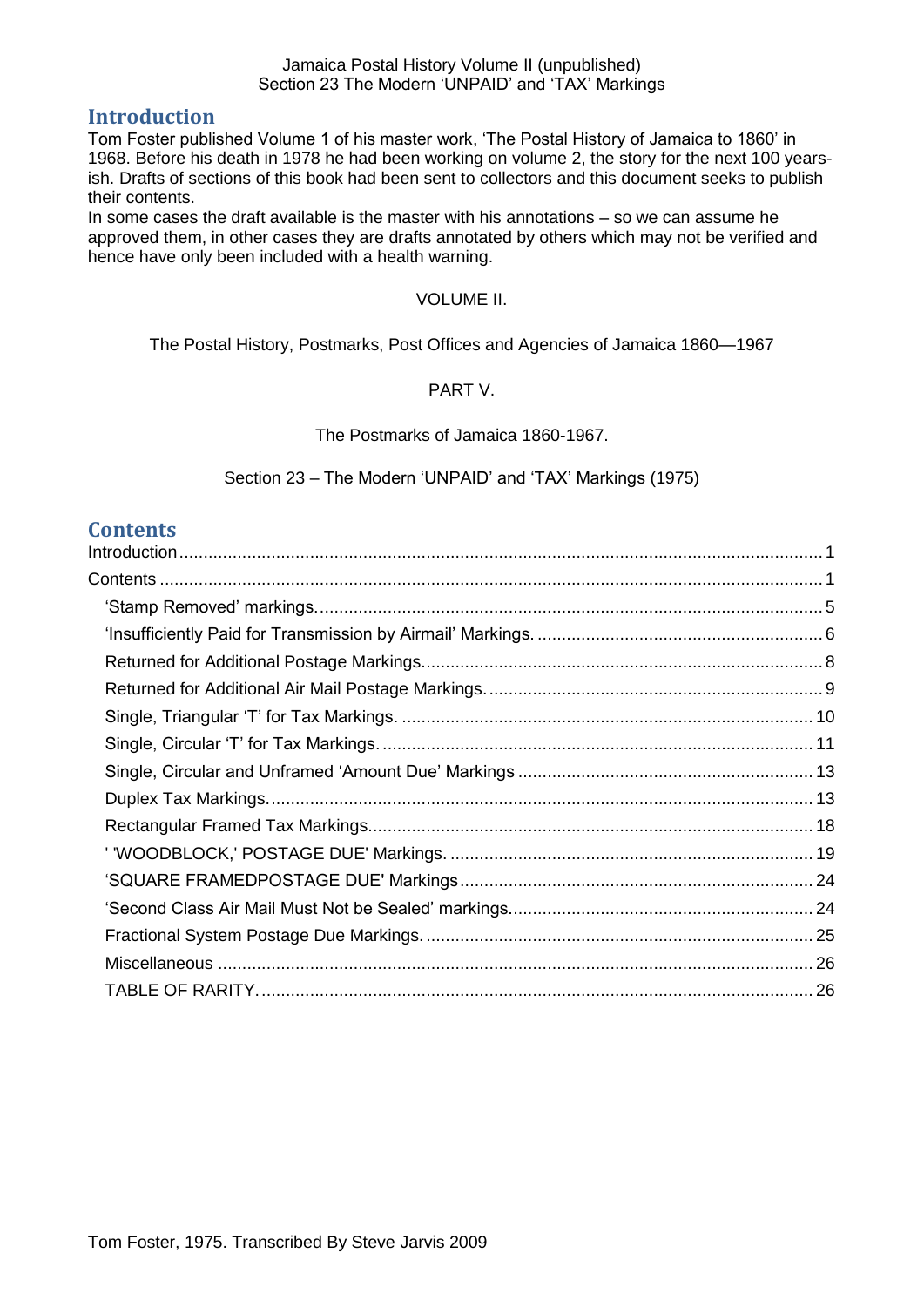Prior to November, 1858, prepayment of postage on letters within Jamaica was not compulsory and the postage was usually paid by the recipient. When prepayment did occur - and the proportion of paid correspondence to unpaid was exceedingly small – the amount was marked in m/s on the observe1 of the letter, usually in red ink.

After November, 1858, a penalty of 4d per letter was enforced by Treasury Warrant on all inland mail not prepaid in either cash or postage stamps, this penalty being in addition to the normal postage. Prepayment of inland mail was made fully compulsory with from 1st January, 1872, when all unpaid letters were charged double the normal postage.

Prepayment of postage on letters originating in the island for destinations overseas had been compulsory from 1st February, 1858, and on such letters, the inland postage prepaid was inscribed separately from the packet or ship letter postage.

All 'Paid Letters' bore either or both Post Town and Kingston paid markings. In the case of the latter, it was usual for a paid letter originating from a Post Town or received from sources outside the island to be stamped with one of the date stamps inscribed 'JAMAICA/PAID' – types PD2, PD3, PD5, or PD5A. If, however, the letter was posted in Kingston, it received a strike of the 'KINGSTON/PAID' date stamp – types PD4, PD6 or PD6A. This practice simplified internal accounting and enabled the Kingston G.P.O. to keep a check on the numbers of paid letters sent from the various Post Towns or posted at the G.P.O. itself.

Certain prepaid letters received at the G.P.O., usually though not always from abroad, were often underpaid paid through error on the part of the despatching post office. Such letters would be returned to the sender for the additional postage required if this was practicable, otherwise, they would be held at the G.P.O. to await the additional postage from the recipient or his agent, who would be notified on a special post office form or postcard that there was a letter or postcard for him that awaited postage.

Prior to February 1858, all letters for foreign destinations sent by the packet service from Jamaica via London, had to be fully prepaid as far as that city. Unless all Imperial Postage had been paid, the letter would not be allowed to leave the country (as there were no postal exchange facilities at that time) and would be held there pending the arrival of the deficient postage, the procedure being the same as in the previous paragraph.

To explain the delays occurring with underpaid mail, a series of handstamps were introduced into the Kingston G.P.O., explaining why the letter had been held up or delayed. These were the first 'Unpaid' markings of Jamaica.

Prepayment of mail for addresses in Great Britain and the Colonies were never entirely compulsory, although prepayment was encouraged by means of a system of fines which later became known as 'Postage Due'. At first the recipient had to pay the missing postage plus a fine of the full postage rate, or a little later, the missing postage plus a fine of twice the missing postage, and finally, just twice the missing postage as is customary at the present time.

With the advent of this system, it became necessary to mark the fine or 'Postage Due' to be collected on the obverse of the letter, usually in m/s in coloured ink or crayon. In later years, handstruck 'Tax' markings were introduced for the same purpose.

Units of deficient postage, are, by U.P.U. agreement, always assessed in gold centimes, and the handstamps bearing these amounts are always applied at the Kingston G.P.O. In the case of letters entering the island, these handstamped 'Tax' markings would have already been applied.

In order to make this deficiency charge readily understandable to the Jamaican counter clerk or postman, it became necessary to convert it from gold centimes into 'pence' and the m/s endorsement doing this was usually applied at the office of delivery.

During the past few years, considerable evidence has accumulated suggesting that the larger district post offices were instructed to manufacture, or had been supplied with handstamps made from wood or rubber, which were to be used for facilitating 'pence' endorsements of 'Postage Due' on letters received from smaller offices under their control or from the Kingston G.P.O.

In all cases, the 'Postage Due' collected would be paid in cash by the recipient. Special postage due stamps have never been used in the Jamaican Post Office although letters going out of the island would naturally bear foreign 'due' markings and stamps on receipt.

A few words of warning, silly though they may seem! 'Postage Due' markings in m/s should not be mistaken for normal m/s rate inscriptions on early letters which had not been prepaid, nor should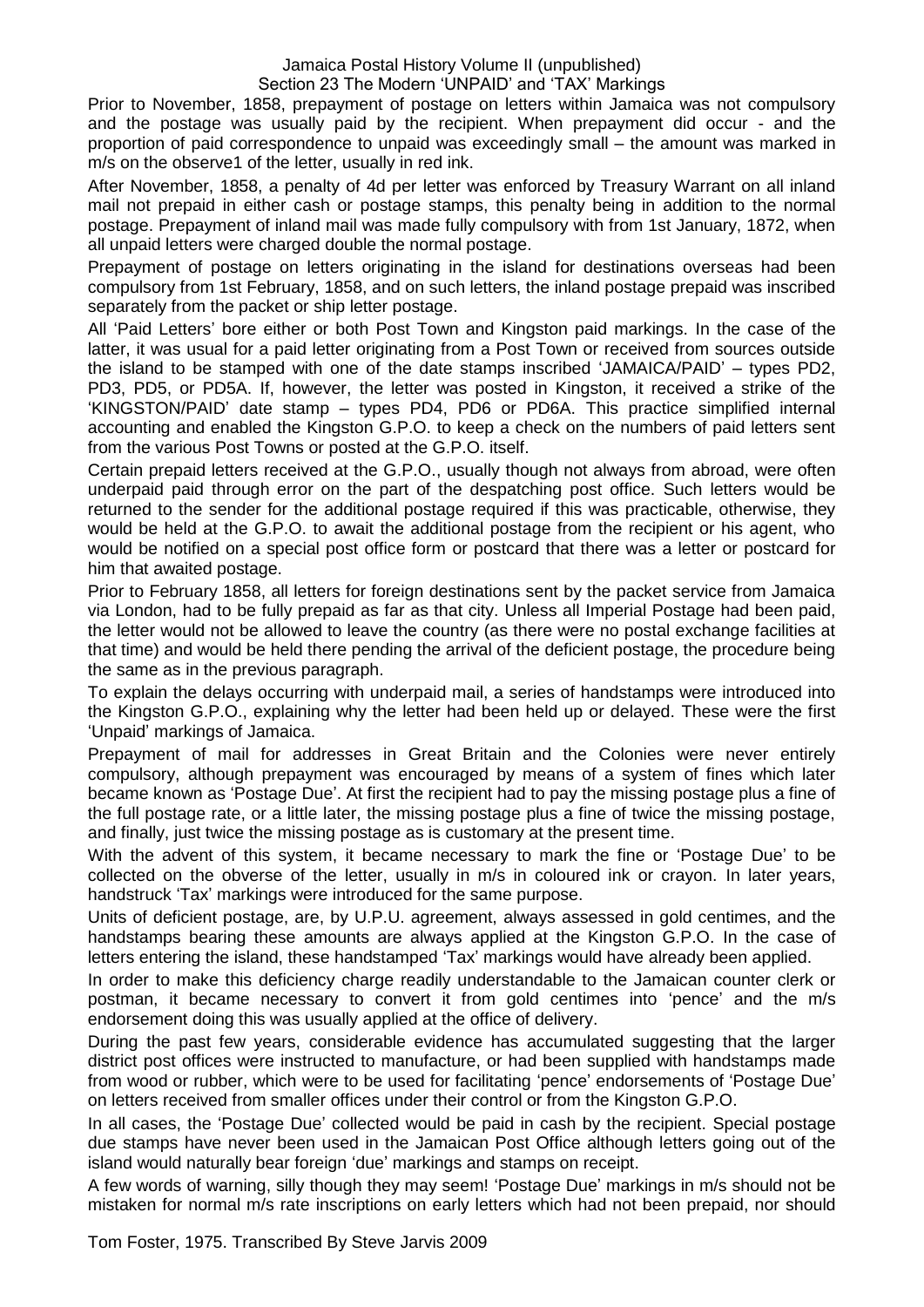#### Jamaica Postal History Volume II (unpublished)

#### Section 23 The Modern 'UNPAID' and 'TAX' Markings

such letters bearing 'To Pay' handstamps be thought part of the system. 'To Pay' handstamps were merely used to speed up the marking of the normal postage rates on certain letters prior to 1860 and in all cases indicated the normal correct postage to be collected [See Section 8, Part II, Volume I].

Although this section is complete in itself, it should be mentioned that the first four handstamps listed are those included in Section 12, Part II, Volume I. That volume deals mainly with pre-stamp markings and the handstamps have been included here only so that a correct progression can be more clearly seen.

The system of classification adopted throughout these two corresponding sections, allocates a different 'D' number to each class of handstamp. Where more than one handstamp exists in a particular class, they are distinguished by using sub-lettering, i.e. D1, Dia etc.

Interest in 'Unpaid' and 'Tax' markings is not so great as with normal postmarks and it is possible that other marks of this type exist. There is little doubt that the known dates of use could be extended appreciably and the author will be pleased to acknowledge any omissions and amendments in the normal way.

Any method of assessing the individual value of these handstamps would be entirely unworkable as it could not possibly take into account the value of the letter or cover on which they are struck. The author has therefore resorted to the modern practice of giving a Rarity Value for each handstamp,

But it should be stressed that this rating applies only to the handstamp and not to the cover itself.

This system of rating is standard throughout the entire work and is based on the author's own records and research, with the valued co-operation of many specialist collectors in this country, the U.S.A., Canada and the West Indies.

None of these notes or lists may be reprinted or reproduced in any form whatsoever without the express permission of the author.

#### Type 'D01'

# MORE-TO-PAY

This type consists of the hyphenated working 'MORE-TO-PAY' set up in a straight line 47mm in length, the lettering being in sloping serif capitals with a height of 5½mm. It was sent out to Jamaica on  $28<sup>th</sup>$  September, 1843.

MORE-TO-PAY

#### Type 'D01a'

## **MORE TO PAY**

A similar type of handstamp but not hyphenated, the sloping serif capitals being 4½mm in height and 45mm long.

It is usually seen on letters bearing adhesive postage stamps and the date of its despatch to the island is not known.

MORE TO PAY **Red 1851** 1867 R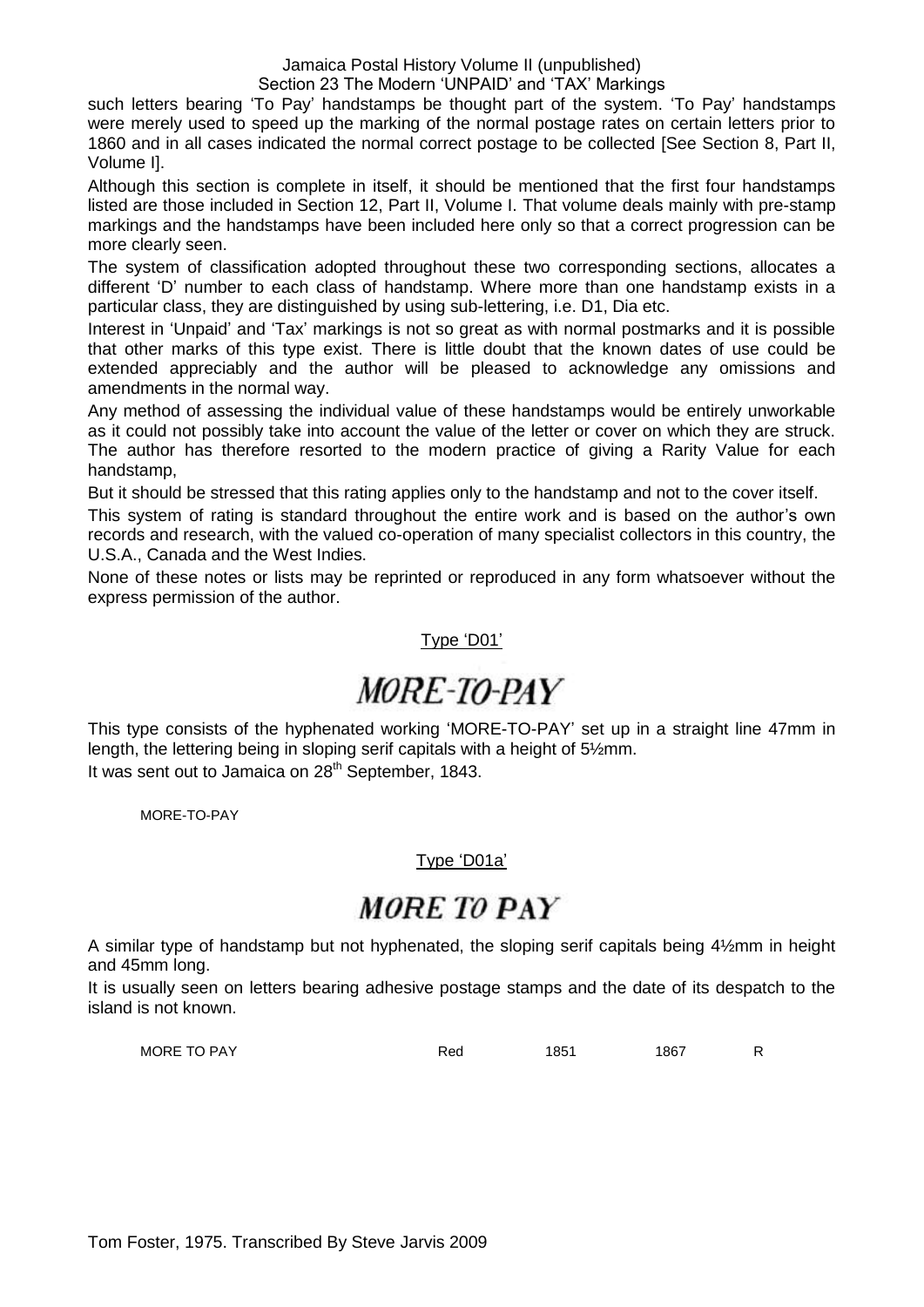N<sup>®</sup><br>Detained.forPostage

A neat brass handstamp comprising the legend 'No Detained for Postage' set up in two straight lines, the fancy script lettering being 2mm and 5½mm in height with an overall measurement of 45 x 11mm.

The abbreviation 'No' for 'number' is set at one side to allow for the insertion of a manuscript number by a postal official as described below. The handstamp was sent out to Jamaica on  $26<sup>th</sup>$ August, 1845.

No

Detained for Postage Black 30 Jan 1852 <sup>U</sup>

One example of this marking is known on a part paid letter from New York to Vera Cruz in Mexico via New Orleans and Jamaica. The letter carries various American and British paid markings, including Kingston K7a of 30 January 1852 and Kingston Paid PD6a of  $12<sup>th</sup>$  February 1852.

In the absence of a reciprocal postal agreement with a foreign country, the British Post Office refused to allow letters to pass from its possession unless all postage due to the British Post Office had been paid. Where this had not been done, the letter was handstamped with type D3 and returned to the sender for the additional postage, the amount required being added to the handstamp in m/s.

This action was not always possible, especially when a letter originated in a foreign country and in that case, the letter was handstamped with type D2 and detained at the post office until the necessary postage had been paid. An advice note was then sent to the sender or his local agent if known, telling him that a letter had been detained at Kingston for further postage, and that on quoting the number on the advice note which corresponded with the number inserted in the handstamp on the letter, and paying the additional postage, the letter would be sent on its way.

Type 'D03'

### **RETURNED**  $For$ **POSTAGE**

A brass handstamp comprising the legend 'RETURNED FOR POSTAGE' set up in three straight lines with an overall measurement of 30 x 8½mm. The serif capital letters are about 4½mm in height and the word 'For' is antique.

The handstamp was sent to Jamaica on 26<sup>th</sup> August 1845 and it is always struck in red ink.

It can be found struck on letters bearing unofficially bisected postage stamps, which had been returned to the sender for the correct postage.

RETURNED For POSTAGE Red 6 Aug 1851 12 Jul 1895 R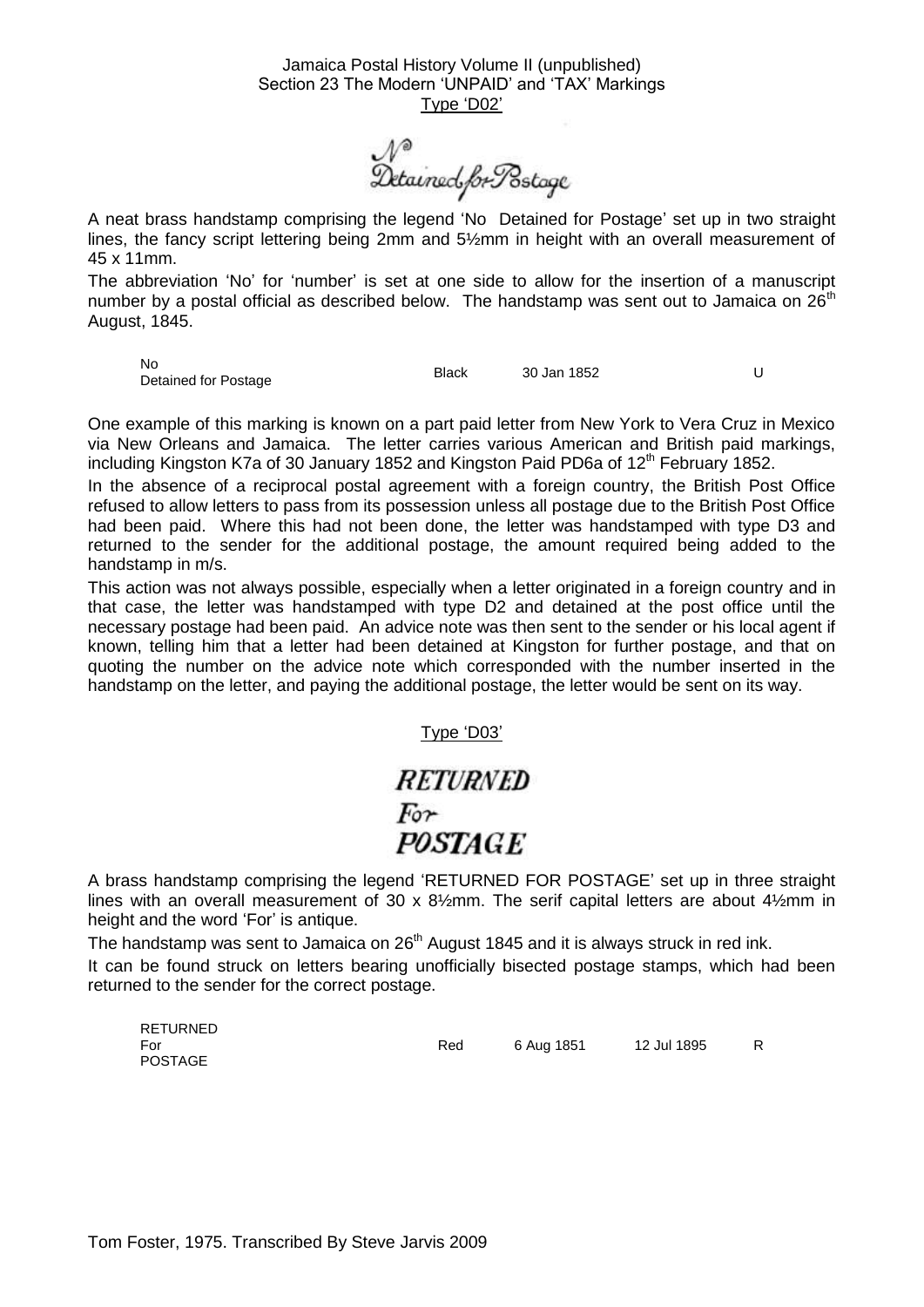| RETURNED FOR<br>POSTAGE |
|-------------------------|
|                         |

Another handstamp of a similar nature that may have been intended for the same purpose as type 'D3', but which has never been seen used in that way. The absence of a space for the m/s insertion suggests that it was intended to be used differently, though in what way has yet to be discovered. By this time, the necessity of returning letters for unpaid postage has passed.

It consists of the words 'RETURNED FOR/POSTAGE' set in two straight lines, surrounded by a single rectangular frame line, measuring 32 x 8½mm.

The date of despatch to Jamaica is not known but it was prior to 1907 – an example is known used on a piece of a cover addressed to the late Mr Astley Clerk and bears his notation 'used during and after the 1907 earthquake'.

No special postal arrangements were necessary because of this emergency, but it is possible that some individuals attempted to pass unfranked material through the post. It may well be that this handstamp saw considerable use in that way, especially as Mr. Clerk's various notes on little known matters concerning postal markings can be relied upon.

| RETURNED FOR<br><b>POSTAGE</b> | Black | circa<br>Jan 1907? | VR |
|--------------------------------|-------|--------------------|----|
|                                |       |                    |    |

<span id="page-4-0"></span>**'Stamp Removed' markings.**

#### Type 'D04'

#### STAMP REMOVED BEFORE RECEIPT

#### AT THE G.P.O. JAM AICA.

This handstamp has the words 'STAMP REMOVED BEFORE RECEIPT / AT THE G.P.O. JAMAICA.' set up in two straight lines and has an overall measurement of 71 x 9½mm. The sans serif capital lettering is 3mm in height and there is a period after the word 'JAMAICA.' There is no outer frame line.

'STAMP REMOVED BEFORE RECEIPT AT THE G.P.O. JAMAICA.' Colour?

circa 1948 \*

Prior to and

Type 'D04a'

RECEIVED AT G.P. O. JAMAICA WITHOUT POSTAGE STAMP

A handstamp consisting of the words 'RECEIVED AT G.P.O. JAMAICA/WITHOUT POSTAGE STAMP' set up in two straight lines of serif capital letters about 2½mm in height. The legend is surrounded by a single lined, rectangular frame measuring about 68 x 18mm.

| 'RECEIVED AT THE G.P.O. JAMAICA.<br>WITHOUT POSTAGE STAMP' | Colour ? | Prior to and<br>circa 1948 |  |
|------------------------------------------------------------|----------|----------------------------|--|

Details of types D4 and D4a are taken from courtesy strikes provided by the Kingston G.P.O. and they are not known used on mail. They were probably provided to apply to letters from which stamp had been removed, in order to show that such letters were not Unpaid Mail.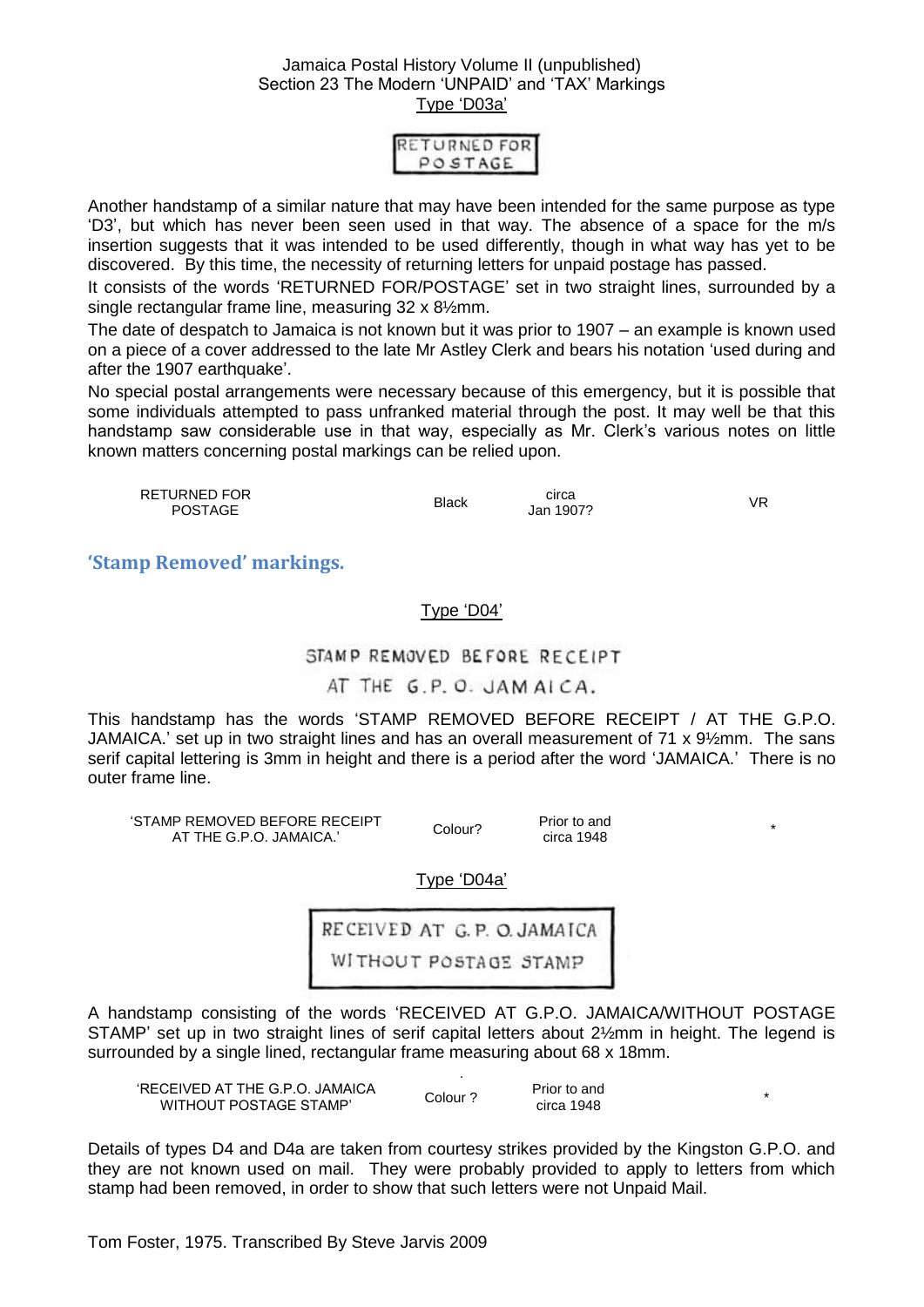Type 'D04b'

RECEIVED AT G.P.O. KINGSTON<sub>2</sub>. WITHOUT POSTAGE STAMPS

A handstamp consisting of the legend 'RECEIVED AT G.P.O. / KINGSTON/WITHOUT POSTAGE STAMPS' enclosed in a single lined, rectangular frame line measuring 55 x 20mm. The sans serif lettering is set up in three lines and has a height of 3mm.

> RECEIVED AT G.P.O. KINGSTON WITHOUT POSTAGE STAMPS Violet 28 Sep 1965 c

The only example of this handstamp seen to date is struck on an unstamped Letter to the U.S.A., probably posted in Kingston. It may have been posted at or collected by the Windward Road Post Office, as there is a c.d.s. of that office for  $28<sup>th</sup>$  September 1965 struck on the front alongside type D<sub>4</sub>b.

Type D4b was almost certainly applied at Windward Road Post Office, which comprises Kingston Postal District 2, as the specimen of type D4b seen has a m/s '2' inserted after the word 'KINGSTON'. It is logical to assume therefore, that the other Postal District Offices have similar handstamps to this and it will be interesting to see whether further examples carry a m/s Postal District number.

#### <span id="page-5-0"></span>**'Insufficiently Paid for Transmission by Airmail' Markings.**

This class of Unpaid Marking is found struck in violet ink on underpaid letters intended for transmission by air, or on letters sent by surface mail but posted in error in airmail envelopes. They are often accompanied by various Tax Markings which denote that Air Mail Postage Due has to be paid.

Other mail on which they are found has not been surcharged but has been forwarded surface mail instead of by air. According to Jamaica Post Office regulations, airmail correspondence should be fully prepaid or it is not acceptable for transmission by air, but in actual fact, underpaid airmail is usually despatched accompanied by a Tax Mark. In certain cases, letters are returned to the sender for the full postage to be paid before being transmitted.

| Type 'D05'                |
|---------------------------|
| KASKESNEREN SAY OG        |
| Ensufficiently paid com   |
| Cransmission by Al-Diails |
| ZI XICXI XILIM XIC        |

This was a rubber handstamp, consisting of the words 'Insufficiently paid for / transmission by Air Mail' set up in two straight lines in upper and lower case type. Above and below the legend is a fancy border comprised of alternate groups of five dots in the shape of a letter 'X' and five short horizontal lines. The ends of the handstamp are open and the overall dimensions are 62 x 19mm.

| Insufficiently paid for  | Violet | <b>Jul 1948</b> | 23 Oct 1960 |  |
|--------------------------|--------|-----------------|-------------|--|
| transmission by Air Mail |        |                 |             |  |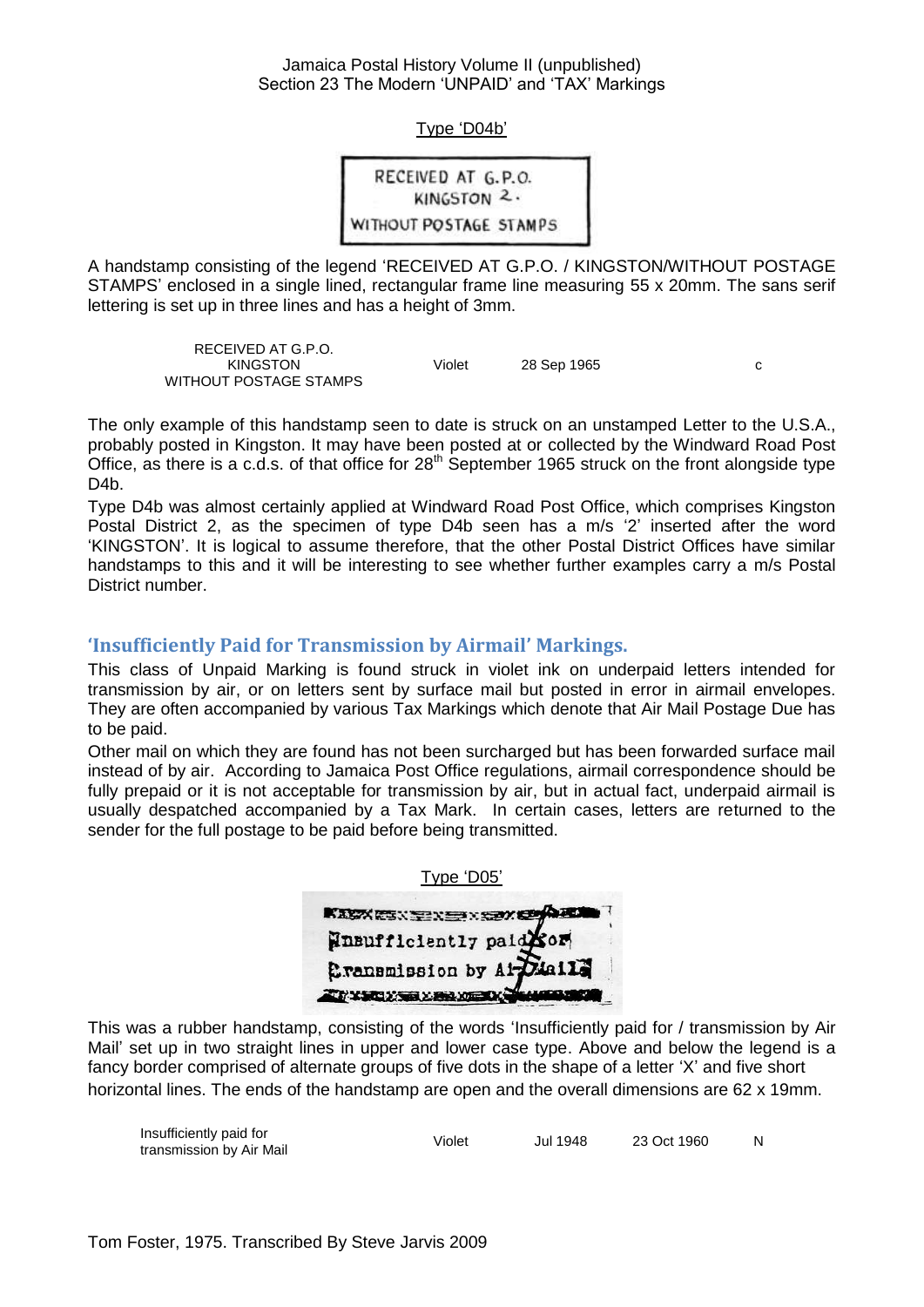All letters on which this type appears have been forwarded by surface mail and do not carry a Tax Marking.

Type 'D05a'

INSUFFICIENTLY PAID FOR TRANSMISSION BY AIR MAIL

Another rubber handstamp with a similar legend in sans serif capital lettering, 3mm in height, surrounded by a thick single-lined, rectangular frame approximately 66 x 23mm.

INSUFFICIENTLY PAID FOR

TRANSMISSION BY AIRMAIL **1990** 20 Oct 1953 5 Nov 1955 UN

This handstamp is known struck on fully prepaid Second Class Airmail correspondence to England probably in error but often because the item has been sealed. None of the examples seen bear Tax Markings and there is nothing to suggest that they were not transmitted by airmail.

Type 'D05b'

INSUFFICIENTLY PAID FOR TRANSMISSION BY AIR MAIL

A rubber handstamp with the same legend and format as the previous type. The sans serif capital lettering is 3mm in height and the single, thin, rectangular lettering frame line has dimensions of 65 x 18mm.

INSUFFICIENTLY PAID FOR INSUFFICIENTLY PAID FOR THE Violet 26 Oct 1956 22 May 1957 N<br>TRANSMISSION BY AIRMAIL

This handstamp always appears on underpaid letters which have been forwarded by surface mail and bear no Tax Markings.

Type 'D05c'

INSUFFICIENTLY PAID FOR TRANSMISSION BY AIR MAIL

Another rubber handstamp with the same legend and format as the previous one. The lettering is the same, but the frame-line has dimensions of about 61 x 15½mm.

It was used for a number of years at the Kingston G.P.O. and can be found with slightly larger dimensions due to 'spread'. The author is of the opinion that more than one handstamp of this type exists.

INSUFFICIENTLY PAID FOR TRANSMISSION BY AIRMAIL Violet 20 Oct 1953 7 Jul 1965 VC

This handstamp is often found on letters to England and Pakistan etc that, because of underpayment they have been conveyed by surface mail and bear no Tax Markings. It is very often

Tom Foster, 1975. Transcribed By Steve Jarvis 2009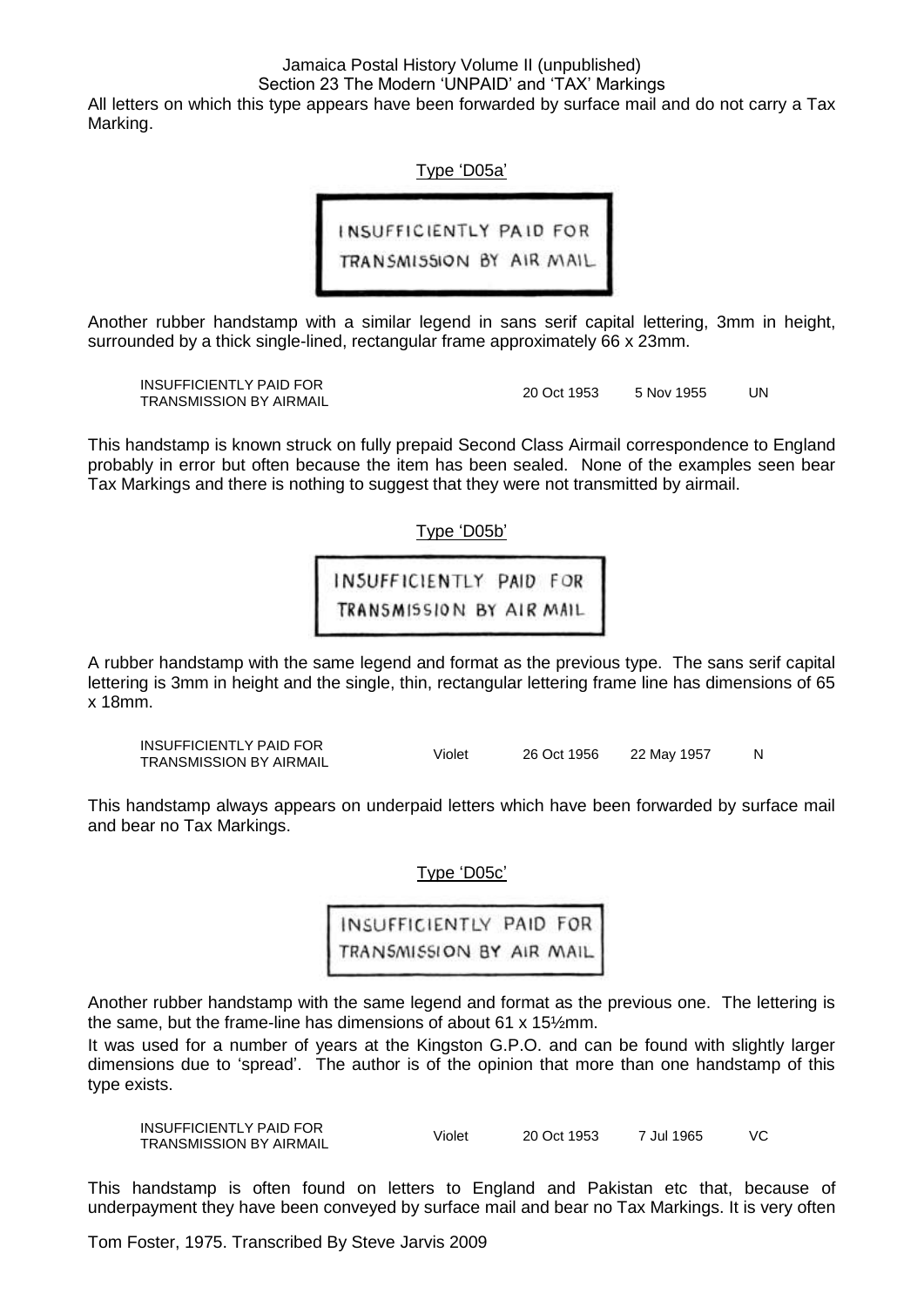found on underpaid letters to the U.S.A. which carry various Tax Markings and have been despatched by Air Mail.

Type 'D05d'

**INSUFFICIENTLY PAID FOR** TRANSMISSION BY AIR MAIL

A similar handstamp with the same legend and format. The lettering is the same but the frame-line measures 70-71 x 16mm and there is more space at the ends than in the previous types.

INSUFFICIENTLY PAID FOR TRANSMISSION BY AIRMAIL Violet 9 Dec 1964 <sup>11</sup> Mar 1972 <sup>c</sup>

This handstamp is known used in conjunction with type D4b and may have been applied at the Windward Road Post Office. It is also known used without Tax Markings.

<span id="page-7-0"></span>**Returned for Additional Postage Markings.**

Type 'D06'

**RETURNED FOR** ADDITIONAL POSTAGE

A handstamp with the words 'RETURNED FOR/ADDITIONAL POSTAGE is the up in two straight lines, surrounded by a single rectangular frame-line with dimensions of 49 x 12mm, as type 'D06A' below; but spacing is different.

> RETURNED FOR ADDITIONAL POSTAGE\_\_\_\_\_ 2 Nov 1951 19 Feb 1954

Seen on underpaid airmail to the United Kingdom from Santa Cruz, returned from Kingston for additional postage and then transmitted by air.

Type 'D06a'

A handstamp with the words 'RETURNED FOR/ADDITIONAL POSTAGE\_\_\_\_\_' set up in two straight lines, surrounded by a single, rectangular frame-line with dimensions of 49 x 12mm. All the lettering is in sans serif capitals, that of the top line being 2½mm in height and that of the bottom line about 2mm high. The initial letters being slightly taller

> RETURNED FOR ADDITIONAL POSTAGE\_\_\_\_\_\_ Violet 28 Feb 1949 11 Dec 1957 C

The reason for the use of this handstamp is not apparent, since its use on surface mails would be a reversion to a practice abandoned before 1900.

It has been seen on letters to destinations outside the island (England, Australia, U.S.A. etc.}. The author believes that it may have been confined to underpaid mail originating from the large business houses in Kingston which were easily returned to the sender for additional postage, but this is only a supposition.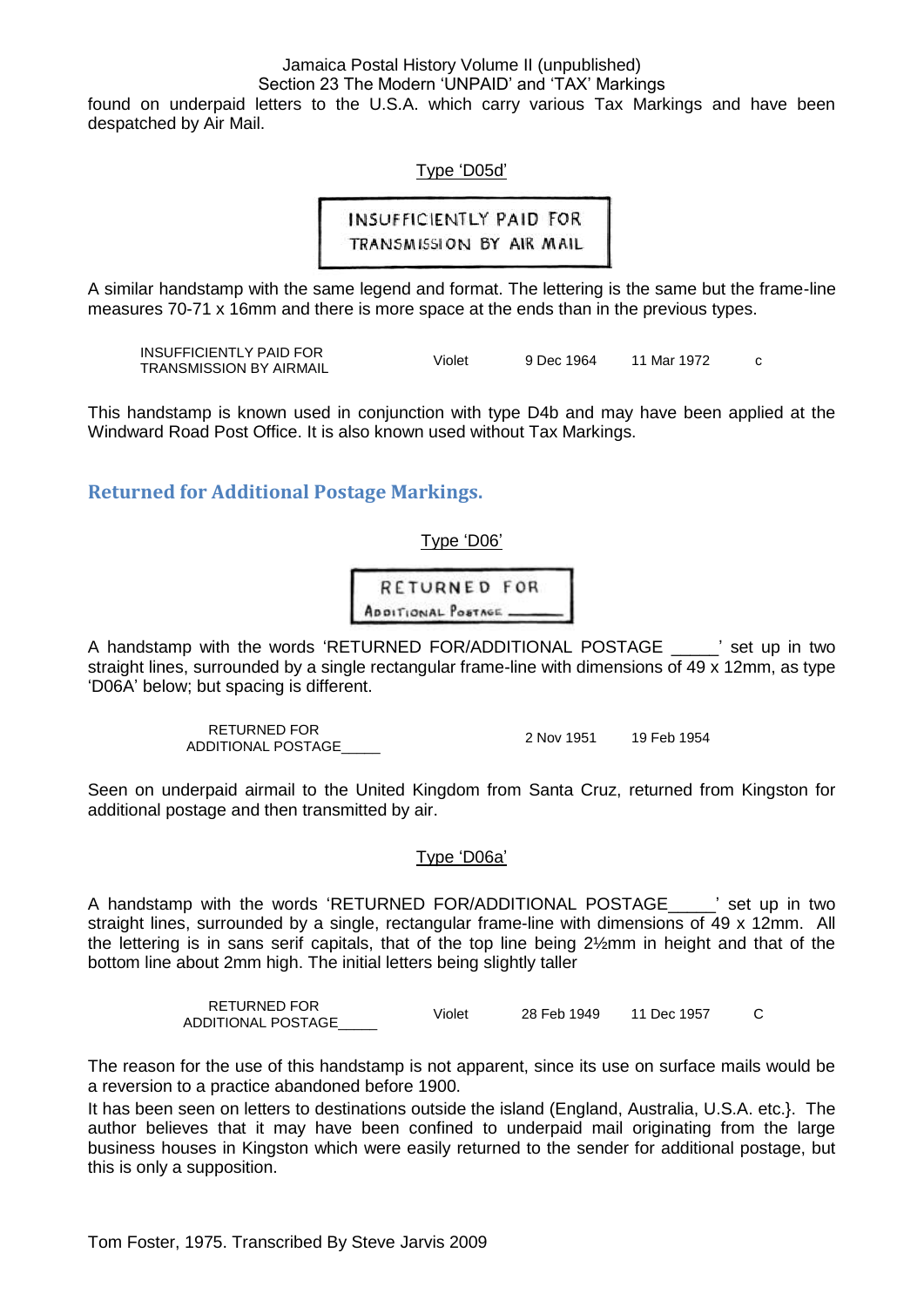The amount required (in pence) was inserted in m/s in the space provided on the handstamp. In many cases the stamp required is stuck over the handstruck mark. Letters are known as singly sent back to the office of origin from Kingston, with the additional stamp postmarked with the office of origin, letters have been seen from Liguanea.

#### <span id="page-8-0"></span>**Returned for Additional Air Mail Postage Markings.**

As mentioned earlier Post Office regulations required that airmail correspondence should be fully prepaid or it was liable to be sent by surface mail or otherwise delayed.

The practice of returning 'Air Mail' for additional postage does not seem to have carried out very thoroughly and it was probable more convenient to apply 'Additional Tax markings'.

The handstamps issued for use on this class of unpaid mail allowed for the insertion of the amount of additional postage required and for the current airmail rate per half ounce etc.

#### Type 'D07'

Returned for additional postage of 6 d Air Mail must be fully prepaid Weight of letter \_ ounces  $_6 - 6$  for each  $\frac{1}{2}$  ounce.

(Composed from description and not correct in all details).

A rubber handstamp with the legend set up in four lines in upper and lower case sans serif type, about 3mm in height. The handstamp reads 'Returned for additional postage of s d/Air Mail must be fully prepaid/Weight of letter ounces s d for each / 1/2 ounce. The distance from the letter 'R' of 'Returned' to the symbol 'd' for 'pence' is 72mm and the handstamp has a depth of 17mm. There is no outer frame.

Applied at Kingston G.P.O. ?, although letters from other offices seldom bear Kingston postmarks. After additional postage was affixed letter was then forwarded by air in the normal way.

Returned for additional postage of s d Air Mail must be fully prepaid Weight of letter ounces s d for each ½ ounce Purple 11 Oct 1954 14 Mar 1955 R

Type 'D07a'

Returned for additional postage of \_5. Air Mail must be fully prepaid eight of letter \_\_ ounces \_\_ s \_\_ d for each  $\omega$ ace.

A handstamp similar to the previous type but enclosed by a thick, rectangular frame-line measuring 79 x 24½mm. The lettering is slightly larger and the distance between the 'R' and is now 74mm.

| Returned for additional postage of s d |                                |  |        |             |             |    |
|----------------------------------------|--------------------------------|--|--------|-------------|-------------|----|
|                                        | Air Mail must be fully prepaid |  | Violet | 13 Jul 1955 | 22 Oct 1955 | UN |
| Weight of letter ounces s d for each   |                                |  |        |             |             |    |
| $\frac{1}{2}$ ounce                    |                                |  |        |             |             |    |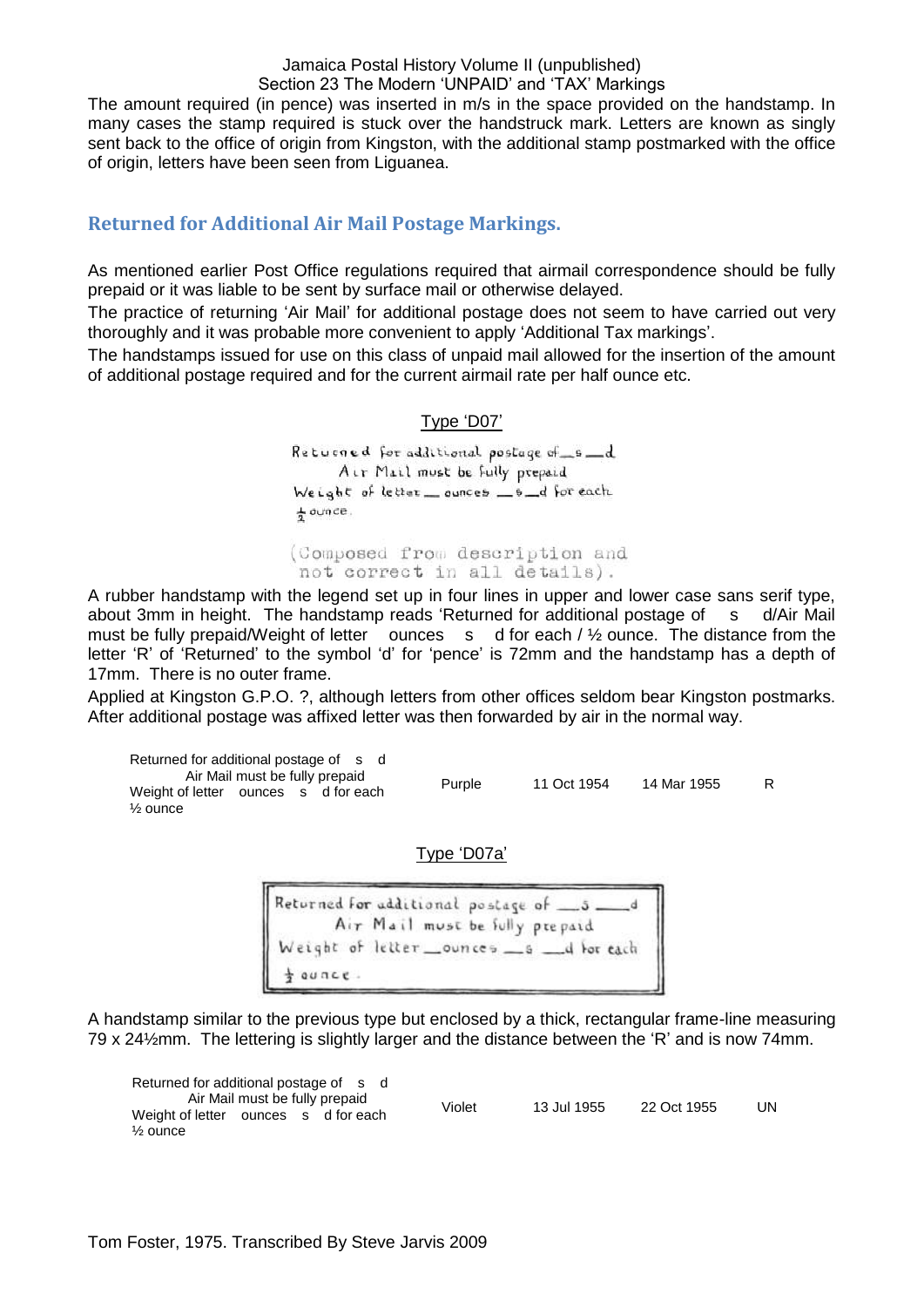#### <span id="page-9-0"></span>**Single, Triangular 'T' for Tax Markings.**

These markings were the first attempts made by the postal authorities at a standard handstamp indicating a postal deficiency. They are always accompanied by the 'charge' expressed either in m/s or by an 'Amount Due' handstamp. Occasionally, the 'Amount Due' is applied by the country of receipt but usually it is applied at the Kingston G.P.O.

They were probably made from steel or brass and may possibly have been issued to all the larger offices, as were the oval 'R' handstamps which indicated 'Registration£'. Only the main types are indicated here but there are slight differences to be found in each type which bear out this theory.

#### Type 'D08'



A handstamp consisting of a sans serif capital 'T' enclosed in a single, triangular frame with 14mm sides. The 'T' has a height of 6½mm and its components are about 1mm in width.

T Black 13 Mar 1879 12 Oct 1938 VC

This type was used for a considerable time and was almost certainly issued to the post towns, as several dies appear to exist. It is known on letters from many towns and it was post office procedure to apply the warning 'T' handstamp, indicating that there was a deficiency, at the point of mailing. Type 'D8' is known used in conjunction with types 'D10', 'D10a', 'D11a', and 'D11c', but is usually found with the 'Amount Due' expressed in m/s, often in blue crayon. Examples commonly occur where this mark has been applied in error and then has been cancelled by striking out the marking with blue crayon.

Type 'D8a

A similar handstamp with a larger format. The heavily seriffed 'T' is 10½mm in height with much thicker components and the triangular frame has 17½mm sides.

T Black 2 Jan 1899 28 Apr 1912 S

It is usually accompanied by the 'Amount Due' inscribed in m/s. On overseas items, often in gold centimes in blue crayon; but many examples, generally from the post towns, are used in conjunction with type 'D10a' which was applied at Kingston. Like 'D08', several dies exist of this handstamp and it was probably used by many of the larger offices.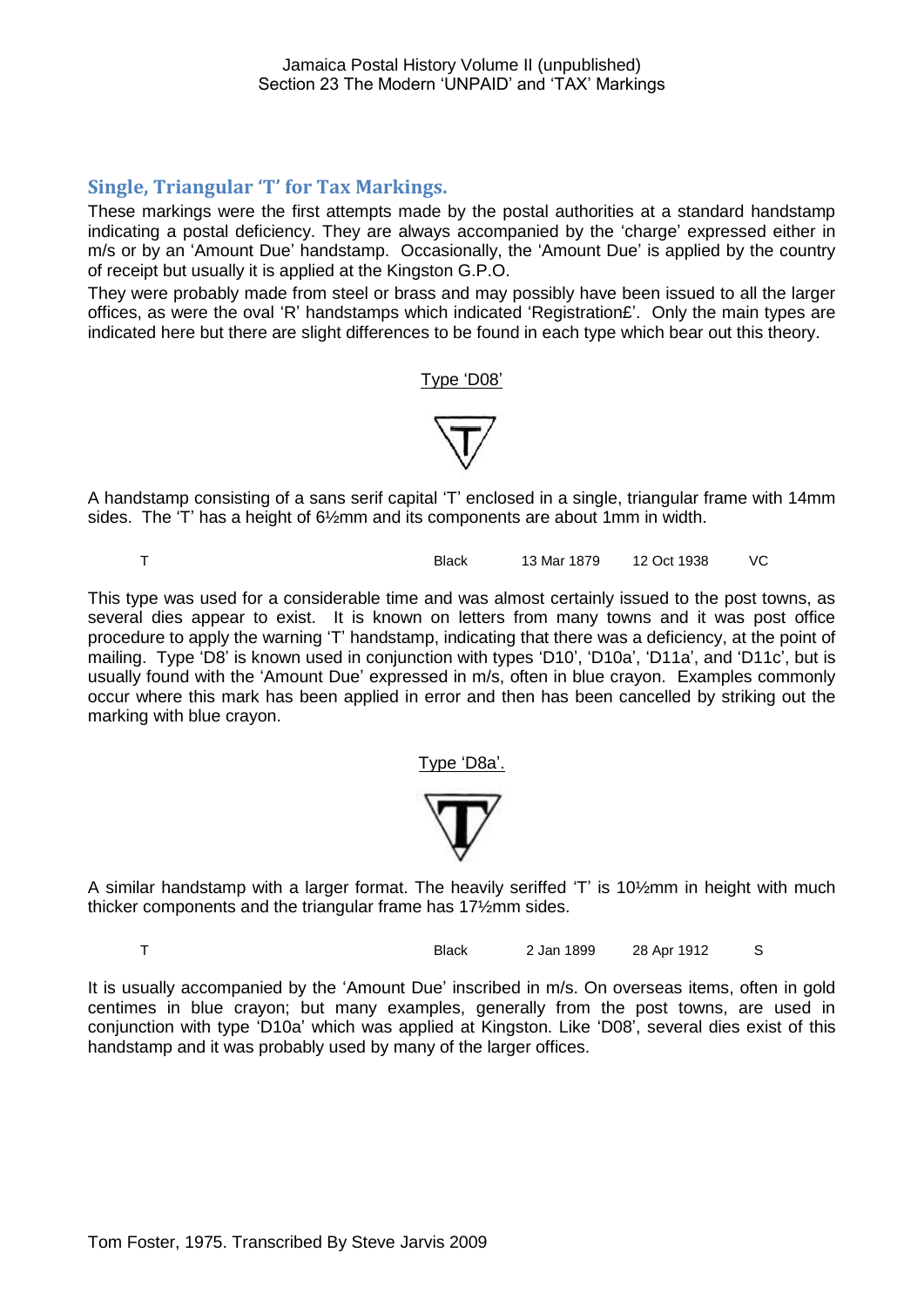#### <span id="page-10-0"></span>**Single, Circular 'T' for Tax Markings.**

This new type was used in the same way as the previous class of handstamp and the fact that it is circular, is possibly because it was a modern version. They are always accompanied by the 'Amount Due' expressed either in m/s or by handstamp.]



A handstamp consisting of a serif 'T' about 10mm in height, with long points to the serifs from the cross-bar and a base to the letter of 6mm, Enclosed in a single circle with a diameter of about 16mm. This type was used at Kingston.



A handstamp consisting of a heavily seriffed 'T' about 11mm in height, enclosed in a single circle with a diameter of 17-18mm.

Black 31 Mar 1906 9 May 1916 C

This type can be found used in conjunction with type 'D10a' or a m/s 'Amount Due' and often only with 'Amount Due' handstamps of the Foreign Branch of the London G.P.O. and the Liverpool and British Post Offices at ports of entry.

Several dies appear to exist and it was probably used by some of the post towns in addition to the Kingston G.P.O. who probably had several dies in use. Have this marking from Montego Bay, it differs from 'D 9' mainly in the height of the letter and the length of the serif at the base.



Type 'D09b'

Very similar to the previous types of this class, but the 'T' has a height of 12mm and its base line is very thick. The single circle has a diameter of 18mm.

T Black 25 Oct 1912 1 Apr 1920 C

This type has been seen used on a letter from Maggotty to the U.S.A. accompanied by type 'D10a'. It was possibly a variation of this classification and originally thought only have been used at that office (but Tom Foster subsequently located similar markings from Christiana and Spanish Town).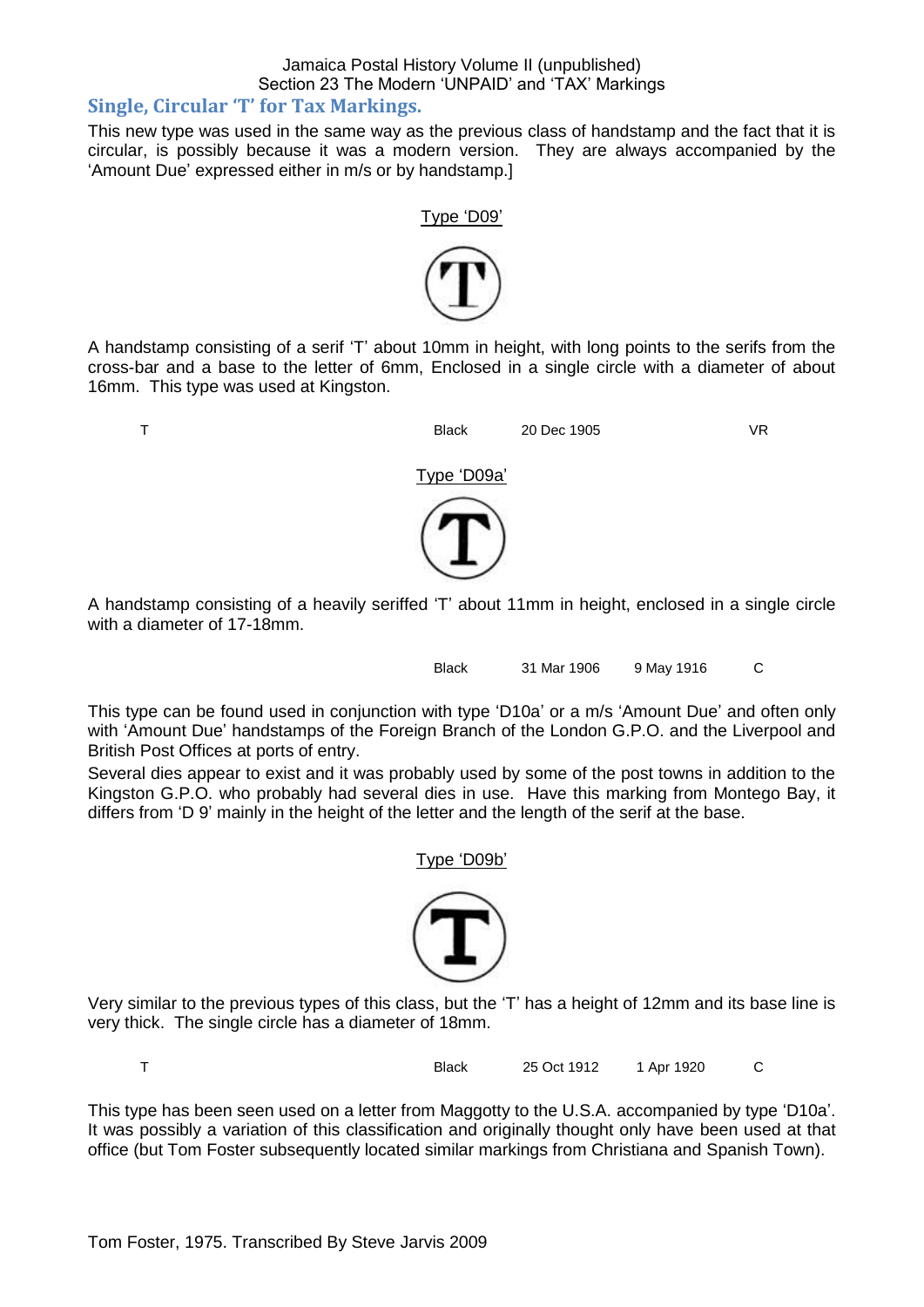

Similar in format to the previous type, but the heavily seriffed 'T' is 12mm in height [without any shading] and is enclosed in a single circle about 19½mm in diameter. The stem and cross-bar of the 'T' are about 3mm in width and the cross-bar widens downwards at each end.

T Black 20 Apr1924 13 Jun 1929 S

This type of handstamp appears to be very roughly made and may possibly Be a 'woodblock'. It cannot possibly be confused with any other type. It is known used on letters from several post towns, including Seaforth, Spanish Town and Colonels Ridge and may possibly have been used at several more.

Type 'D09D'

[Type renumbering annotated here, but details of D09D omitted].

#### Type 'D09E'



A rubber handstamp (definitely not part of a duplex marking and not illustrated), consisting of a letter 'T' about 7mm in height with the word 'JAMAICA' curved below it, enclosed in a single circle with a diameter of 18½mm. It closely resembles the left-hand portion of type 'D11' duplex marking.

T Violet 30 Apr 1929 VR

This handstamp is known struck on a letter from Kingston accompanied by the 'Amount Due' in m/s.

Type 'D09F'



A rubber handstamp of similar format, which resembles the left hand portion of the type D11c duplex marking. The diameter is 16½mm with the fancy 'T' about 7½mm in height and having an outlined periphery.

T Violet 10 Dec 1930 VR? It is known used on a letter from Kingston to Canada but there does not appear to be any 'Amount Due' marking applied.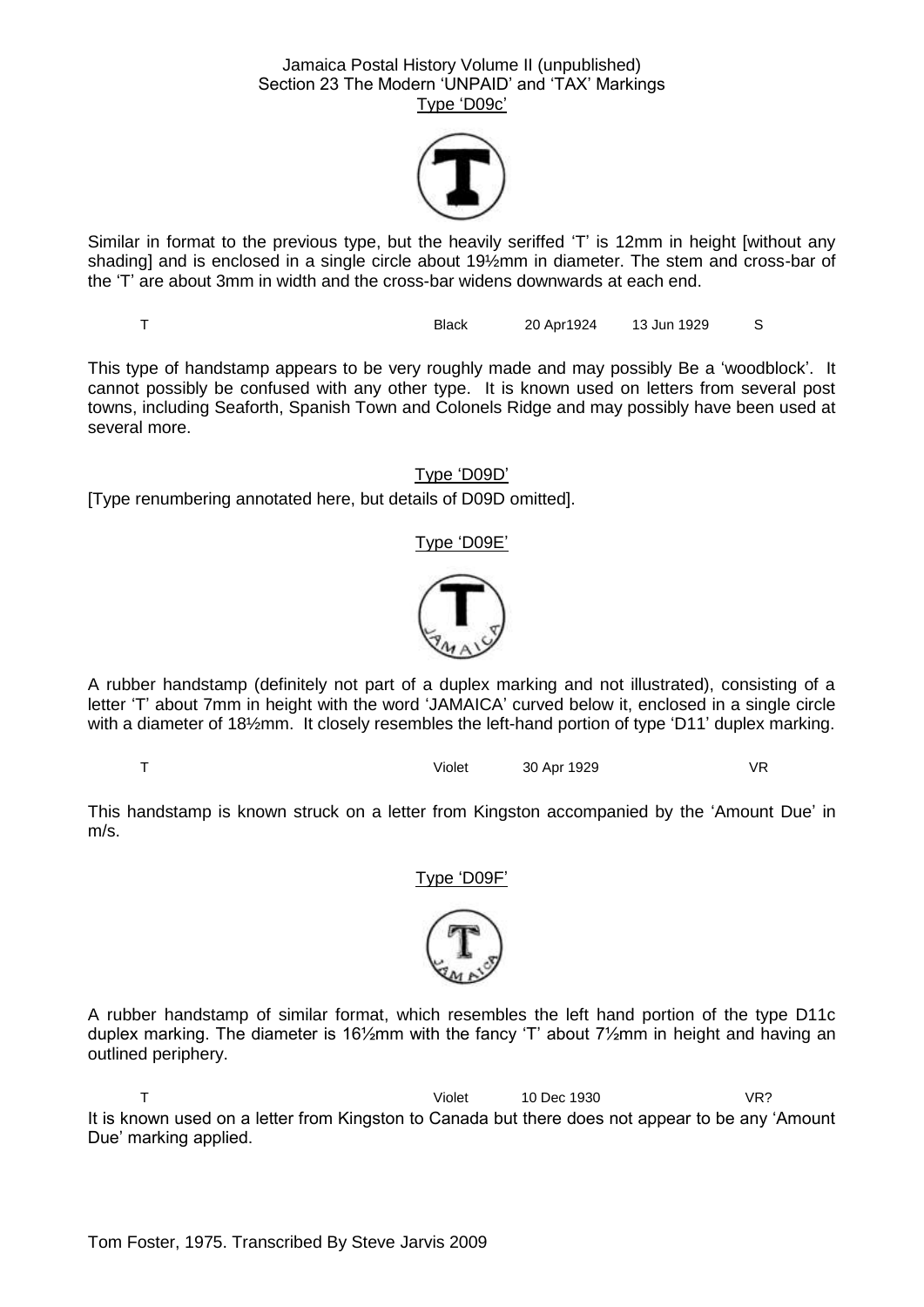#### <span id="page-12-0"></span>Jamaica Postal History Volume II (unpublished) Section 23 The Modern 'UNPAID' and 'TAX' Markings **Single, Circular and Unframed 'Amount Due' Markings**

#### Type 'D10'



A Handstamp consisting of a fancy '4d' about 16mm in height, enclosed in a single circle with a diameter of 23 mm.

4d Black 20 Nov 1889 VR

This marking is known used on an underpaid letter to England accompanied by Type D08.

#### Type 'D10A'



A rubber handstamp resembling the right-hand portion of a duplex marking.

It consists of a single circle about 18mm in diameter, with the word 'CENTIMES' curved inside the top in 2mm serif capitals and the 'Amount Due' placed in the centre and expressed in serif arabic figures 3¼mm in height.

Several values of this handstamp are recorded and all are separate handstamps.

| 10 CENTIMES | Violet | 1910       | 20 Apr 1912 |   |
|-------------|--------|------------|-------------|---|
| 30 CENTIMES | Violet | 1910       | 25 Oct 1912 |   |
| 40 CENTIMES | Violet | 2 Dec 1909 | 30 Apr 1912 | R |

This was the first of the 'Gold Centimes' handstamps and it is always accompanied by the warning 'T' marking, types 'D08', 'D08a', 'D09a' and 'D09b'.

It was applied at the Kingston G.P.O.

#### <span id="page-12-1"></span>**Duplex Tax Markings.**

The Duplex Tax Markings, issued in accordance with U.P.U. regulations, were intended to provide an understandable system for the collection of postage due to the Jamaica Post Office, by whom they were applied.

They were issued primarily for use on underpaid mail going overseas and as a standard unit of currency for exchange was essential, the Gold Centime was established, 5 Gold Centimes being considered equal to ½d Sterling. The assessment ensured that the correct fee was collected from the recipient of the letter and more important, that the correct amount of postage due was remitted to the Jamaica Post Office.

As the handstamps were applied to mail that had already been posted and inspected, it was not necessary to include the date of use in their make-up, but the markings always include the word 'JAMAICA' and a 'T' signifying that tax and postage to the amount stated is due to be collected and placed to the credit of the Jamaica Post Office.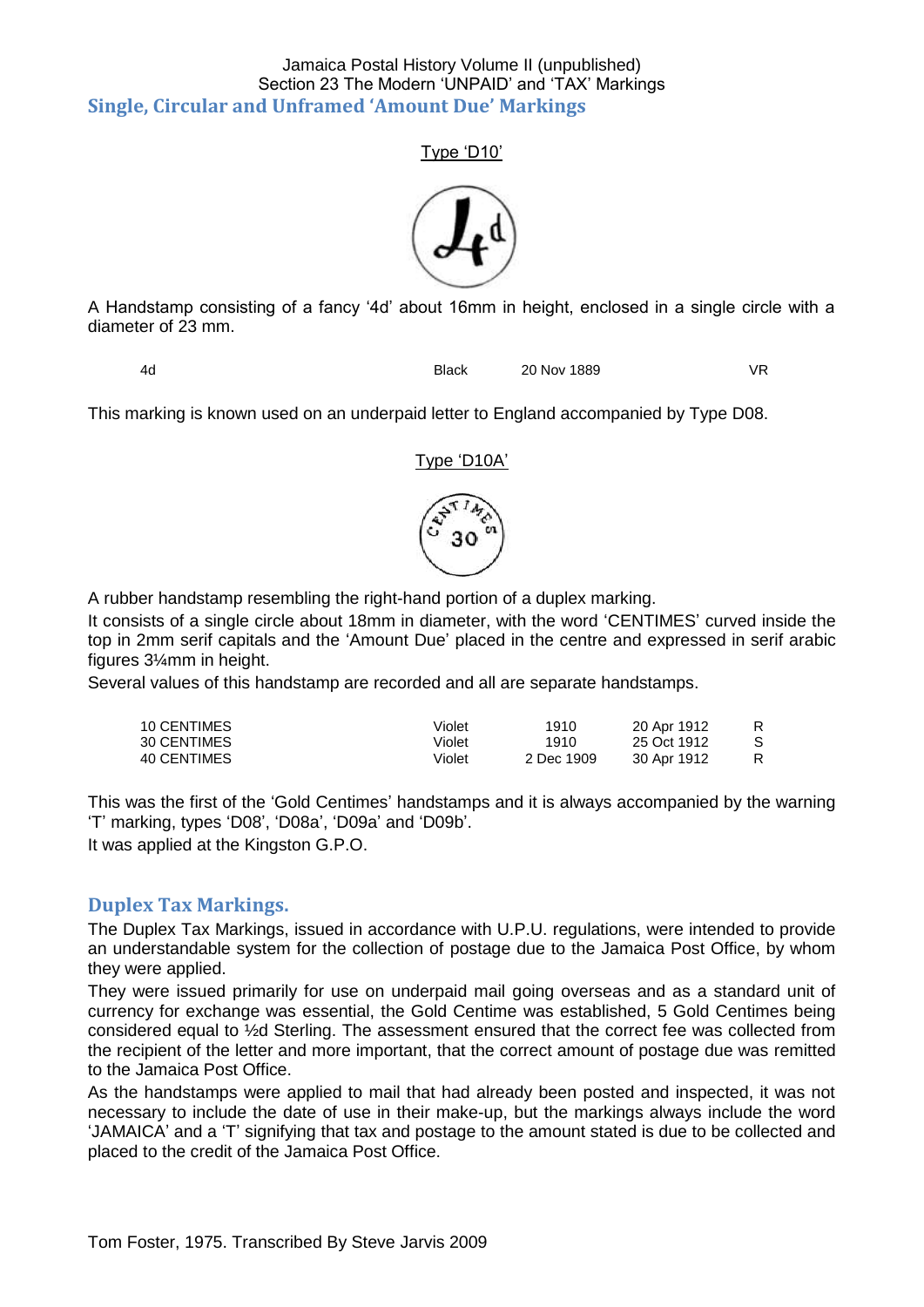

A duplex rubber handstamp, consisting of two single circles, each 17½mm in diameter, but often slightly distorted due to wear or uneven strikes.

In the Left-hand circle is a large, thick, seriffed 'T' about 10mm in height, below which is curved the word 'JAMAICA', in small, serif capitals 2mm high concluding in a full point.

In the Right-hand circle, the word 'CENTIMES' is curved inside the top in 2mm serif capitals and in the centre is placed the 'Amount Due' in 3½mm serif arabic figures.

Four values are known and others may exist, all being separate handstamps.

| 10 CENTIMES | Violet | 11 Jun 1918 | 22 Sep 1919 | N   |
|-------------|--------|-------------|-------------|-----|
| 20 CENTIMES | Violet | 9 May 1916  | 11 Mar 1918 | N   |
| 30 CENTIMES | Violet | 5 Mar 1914  | 18 May 1918 | N   |
| 40 CENTIMES | Violet | 2 Sep 1914  | 26 May 1915 | UN. |

#### Type 'D11a'



Similar in format to D11 but with circles about 16½mm in diameter, sometimes slightly distorted. Three values are known to exist and others may yet be found.

Left-hand circle – has sans serif 'T' about 8¼ - 9mm in height with the cross-bar about 2mm from the circle. 'JAMAICA' is in 2mm serif capitals concluding in a full point, the letters practically touching the circle.

Right-hand circle – 'CENTIMES' is in 2¼mm serif capitals. 'Amount Due' is in serif figures about 3½ - 4mm in height.

| 10 CENTIMES | Violet | 18 Oct 1923 | 8 May 1929  |  |
|-------------|--------|-------------|-------------|--|
| 20 CENTIMES | Violet | 14 Oct 1927 | 4 Oct 1929  |  |
| 30 CENTIMES | Violet | 5 Oct 1927  | 15 Jan 1928 |  |

This type can sometimes be found used in conjunction with type 'D08'.

Letters to the U.K. bearing these handstamps can often be found handstamped in black with a framed 'INSUFFICIENTLY PAID' marking, 62 x 9mm, in sans serif capitals 5½mm high.

#### Type 'D11b'



Has the same format with 16mm circles. Only one value has been recorded but others may exist, and may probably be a former marking of the D11a series.

Left-hand circle – sans serif 'T' with height of  $8\frac{1}{2}$ mm and cross-bar about 1 $\frac{1}{4}$ mm from circle. 'JAMAICA' is in 2¼mm serif capitals without full point and the lettering is well clear of the circle.

Tom Foster, 1975. Transcribed By Steve Jarvis 2009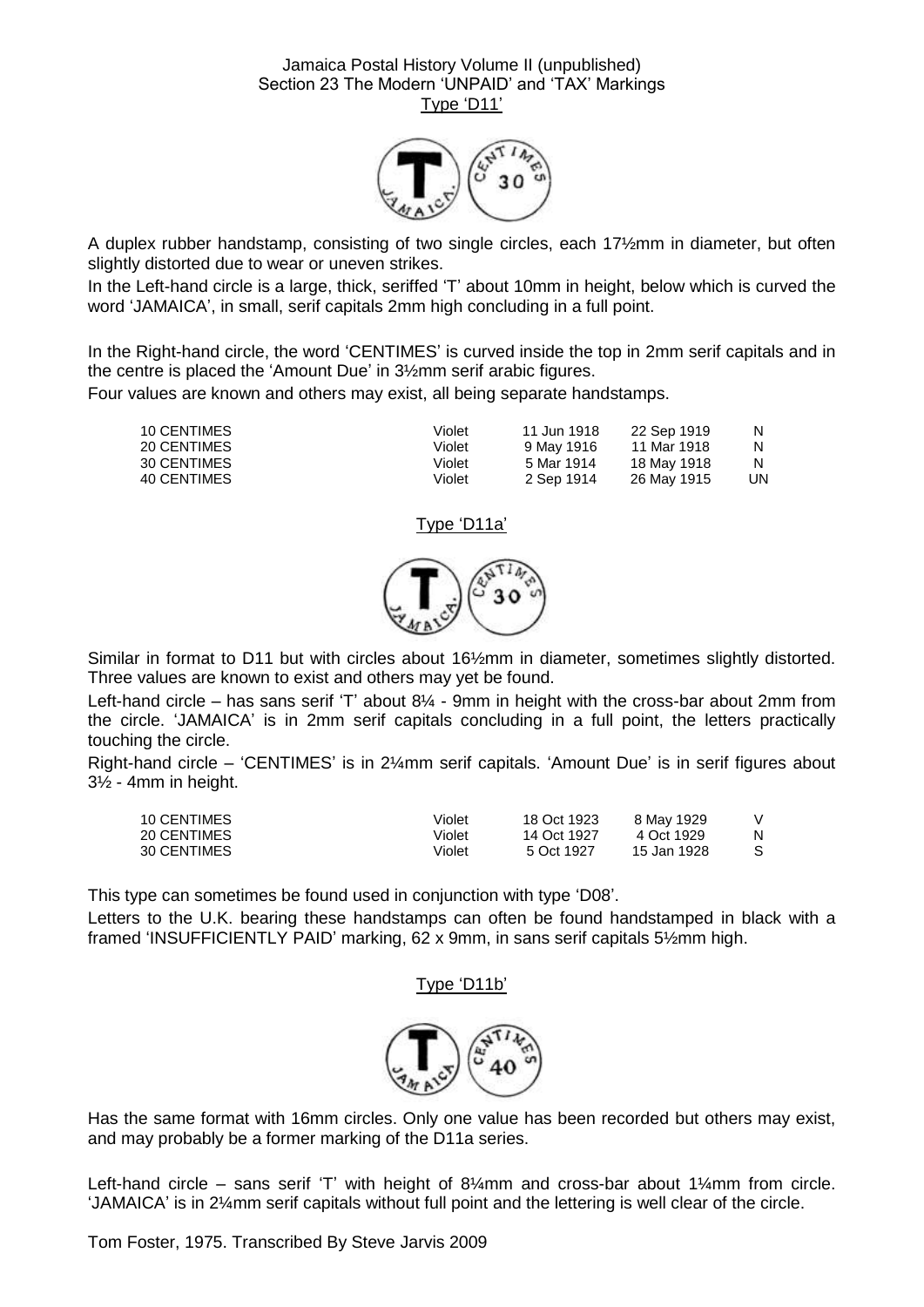#### Jamaica Postal History Volume II (unpublished) Section 23 The Modern 'UNPAID' and 'TAX' Markings Right-hand circle – 'CENTIMES' is in 2¼mm serif capitals. 'Amount Due' is in 3¼mm serif figures.

20 CENTIMES Violet 20 Nov 1920 40 CENTIMES Violet 17 Oct 1936 VR

#### Type 'D11c'



Similar in format with 16mm circles; three values have been recorded but others probably exist.

Left-hand circle – has fancy serif 'T' about 7mm in height with an outlined periphery but in late strikes the whole letter appears in solid colour due to wear. 'JAMAICA' is in 1¼mm serif capitals without the full point.

Right-hand circle – 'CENTIMES' is in 1¼mm serif capitals. 'Amount Due' is in serif figures 2½mm in height.

| 10 CENTIMES<br>20 CENTIMES<br>30 CENTIMES | Violet<br>Violet<br>Violet   | 10 Aug 1929<br>13 Jul 1929<br>20 Jul 1929 | 16 Apr 1940<br>13 Jun 1933<br>16 Mar 1939 | VC.<br>VC |
|-------------------------------------------|------------------------------|-------------------------------------------|-------------------------------------------|-----------|
| 10 CENTIMES<br>20 CENTIMES                | <b>Black</b><br><b>Black</b> | 23 Oct 1939<br>16 Jun 1933                | 2 Dec 1939                                | UN        |

This type is sometimes found used in conjunction with type 'D08'.

#### Type 'D11d'



Same format with 20 – 21mm circles. Three values have been recorded but others almost certainly exist. The outline of the handstamp holder shows as an oblong on some strikes of the 40 Centime value.

Left-hand circle – has serif 'T' about 6mm in height. 'JAMAICA' is in 2½mm serif capitals without full point.

Right-hand circle – 'CENTIMES' is in 2½mm serif capitals. 'Amount Due' is in 5½mm serif figures.

| 10 CENTIMES | Violet | 1 Apr 1946  | 28 Jun 1949 | C. |
|-------------|--------|-------------|-------------|----|
| 40 CENTIMES | Violet | 22 Jan 1949 |             |    |
| 60 CENTIMES | Violet | 21 Jan 1947 |             |    |

The 10 Centimes was evidently known in Jun 1949 as covers are known which show only the outline of a frame for the value.

On 18<sup>th</sup> September 1940, the Pound Sterling was devalued and the corresponding rise in the value of the Gold Centime caused all the existing duplex handstamps to become obsolete.

The new exchange value was settled at 4 Gold Centimes  $=$   $\frac{1}{2}$ d or 7 Gold Centimes  $=$  1d Sterling. New duplex markings for the new amount soon began to appear.

Theory ! Until this time duplex tax handstamps showed double the deficiency, i.e. the straight rate to be converted. After, the handstamp showed the deficiency only and this had to be doubled and converted on arrival.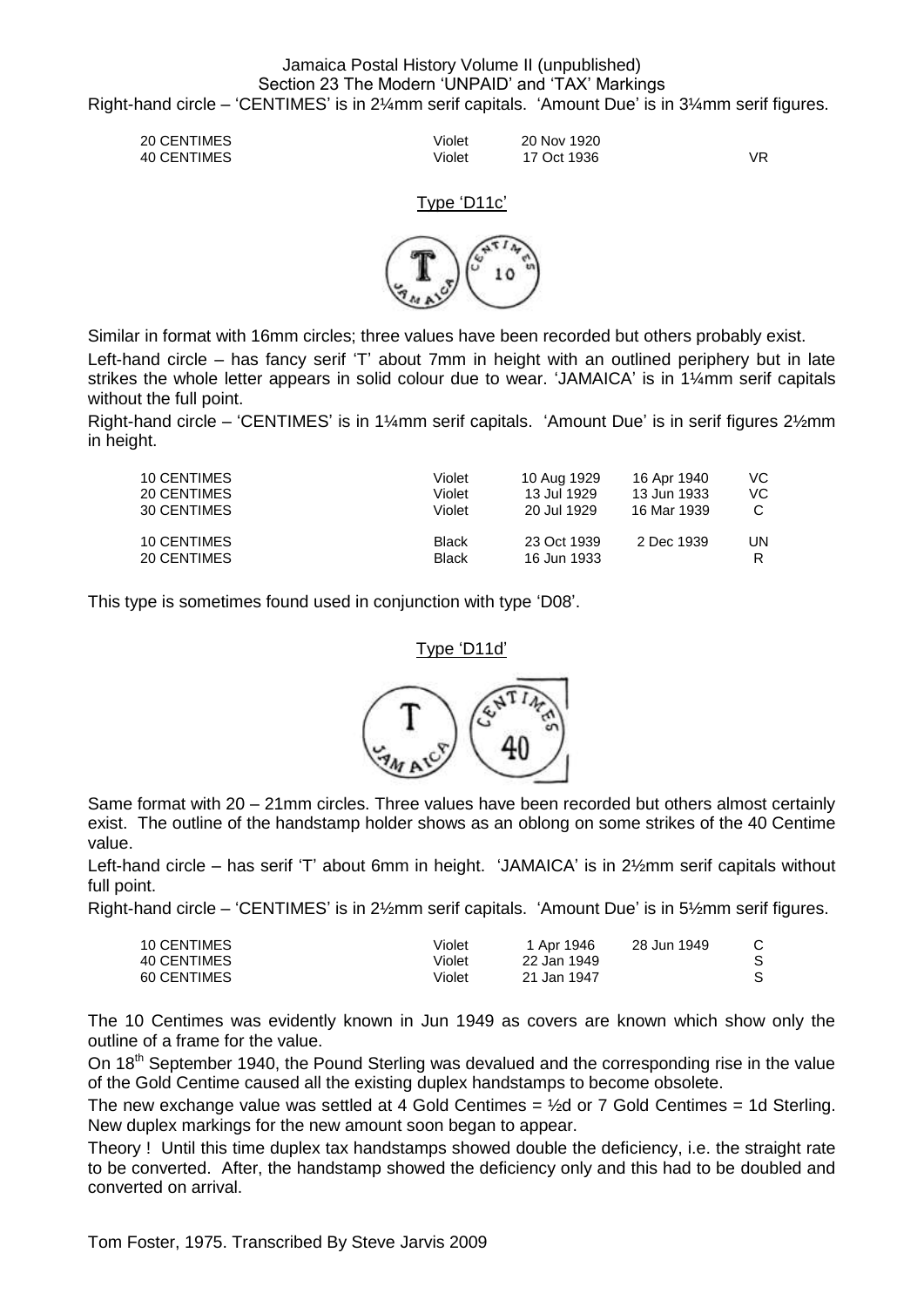



A provisional handstamp having the same format but with circles of different sizes. Only one value has been recorded but others may exist.

This handstamp may have been an unused duplex marking expressed in the old currency, used with the value erased.

Left-hand circle – 19mm. Has sans serif 'T' about 3½mm in height, situated towards the top of circle. 'JAMAICA' is in 2¼mm sans serif capitals.

Right-hand circle – 21mm. 'CENTIMES' is in 2½mm serif capitals. 'Amount Due' is in indistinct figures about 7½ - 8mm in height and has the figure '4' superimposed upon it in blue crayon.

4 CENTIMES Violet 8 May 1951 U In Red crayon 1952? (on 2d University College cover)

 $\cup$ 

Type 'D11f'.



Has the same format with 21mm circles. Seven values have so far been recorded and others may exist.

Left-hand circle – has thin, sans serif 'T' about  $3\frac{1}{2}$  -  $4\frac{1}{2}$ mm in height, according to value handstamp, situated towards top of circle. 'JAMAICA' is in 2½mm serif capitals, often misplaced or distorted.

Right-hand circle – 'CENTIMES' is in 2½mm serif capitals, often misplaced or distorted. 'Amount Due' is in sans serif figures aboutb6mm in height. In later strikes the '7' handstamp often appears as a 'Z' due to wear.

| Violet | 4 May 1951  | 17 May 1961 | VC.           |
|--------|-------------|-------------|---------------|
| Violet | 6 Apr 1957  | 10 Dec 1961 | VC.           |
| Violet | 11 Jan 1954 | 13 Jun 1961 | VC.           |
| Violet | 25 May 1958 | 7 Nov 1959  | N ?           |
| Violet | 21 Sep 1960 |             | $\mathcal{P}$ |
| Violet |             |             | 2             |
| Violet | 6 Jun 1955  |             | R.            |
|        |             |             |               |

#### Type 'D11g'

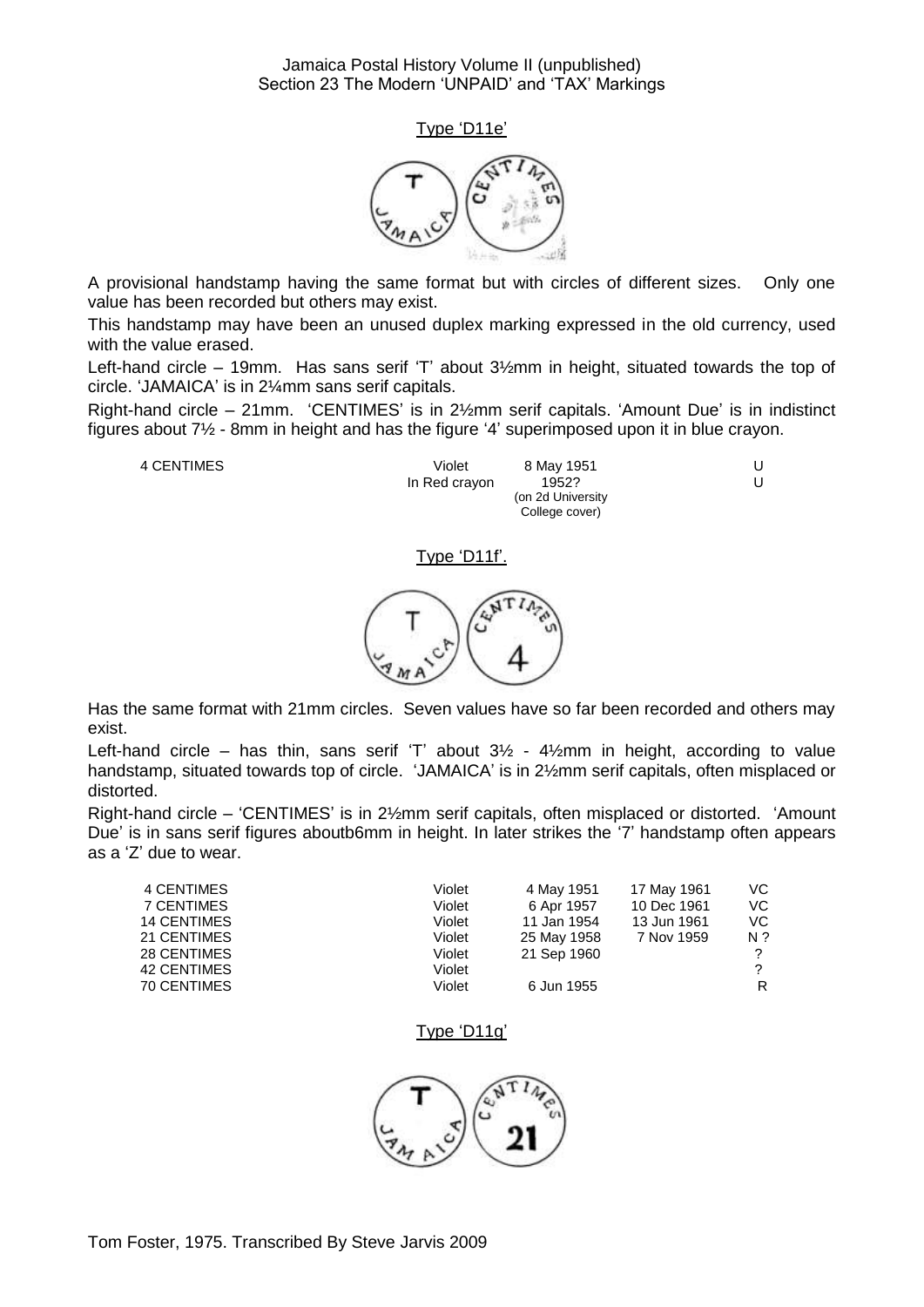### Jamaica Postal History Volume II (unpublished)

#### Section 23 The Modern 'UNPAID' and 'TAX' Markings

Similar in appearance to previous type and has  $20 - 20\frac{1}{2}$ mm circles. Six values have been reported so far and others probably exist.

Left-hand circle – has sans serif 'T' about 3½mm in height, situate higher than in type 'D11f'. 'JAMAICA' is in serif capitals about 2½mm in height.

Right-hand circle – 'CENTIMES' is in 2¼mm serif capitals. 'Amount Due' is in sans serif figures 5½mm in height, at times an arc appears below the word 'CENTIMES'

| <b>14 CENTIMES</b> | Violet | 14 Dec 1953 |             |      |
|--------------------|--------|-------------|-------------|------|
| 21 CENTIMES        | Violet | 4 Sep 1957  | 1962        | N    |
| 28 CENTIMES        | Violet | 7 Feb 1960  | 19 Mar 1962 | N    |
| 35 CENTIMES        | Violet | 16 Dec 1960 |             | R ?  |
| 42 CENTIMES        | Violet | 13 Jun 1960 | 28 Sep 1965 | UN   |
| 63 CENTIMES        | Violet | 2 Jun 1854  |             | VR ? |

The 63 Centime handstamp is known used on a Second Class Air Mail letter to England, that was underpaid and carried 'SECOND CLASS AIR MAIL/MUST NOT BE SEALED handstamp, type 'D15'.

#### Type 'D11h'



Similar in format to previous types with circles measuring 213/4mm in diameter. Only one value has been recorded.

Left-hand circle – serif 'T' about 4½mm in height. 'JAMAICA W.I. at bottom is in 2mm serif letters. Right-hand circle – 'CENTIMES' is in 2mm serif capitals. 'Amount Due' is in 3mm serif figures.

14 CENTIMES Violet 29 Oct 1957 8 Mar 1063 C

For examples of this handstamp used with m/s to indicate deficiency marks in the new style, see under Fractional System Postage Due Markings.

Type 'D11i'

[Type omitted]

Type 'D11j'



Similar in format to the previous types, but has a wider space between the two circles, which have a diameter of about 21mm. Only one value has been recorded so far.

Left-hand circle – has 'T' about 4½mm in height, situated higher in circle than in the following type. 'JAMAICA' is in irregular, 2mm serif capitals.

Right-hand circle – 'CENTIMES' is in 2mm serif capitals. 'Amount Due' is in 2mm sans serif figures about 5mm in height.

21 CENTIMES Violet 10 Oct 1964 31 Dec 1965 S ?

Tom Foster, 1975. Transcribed By Steve Jarvis 2009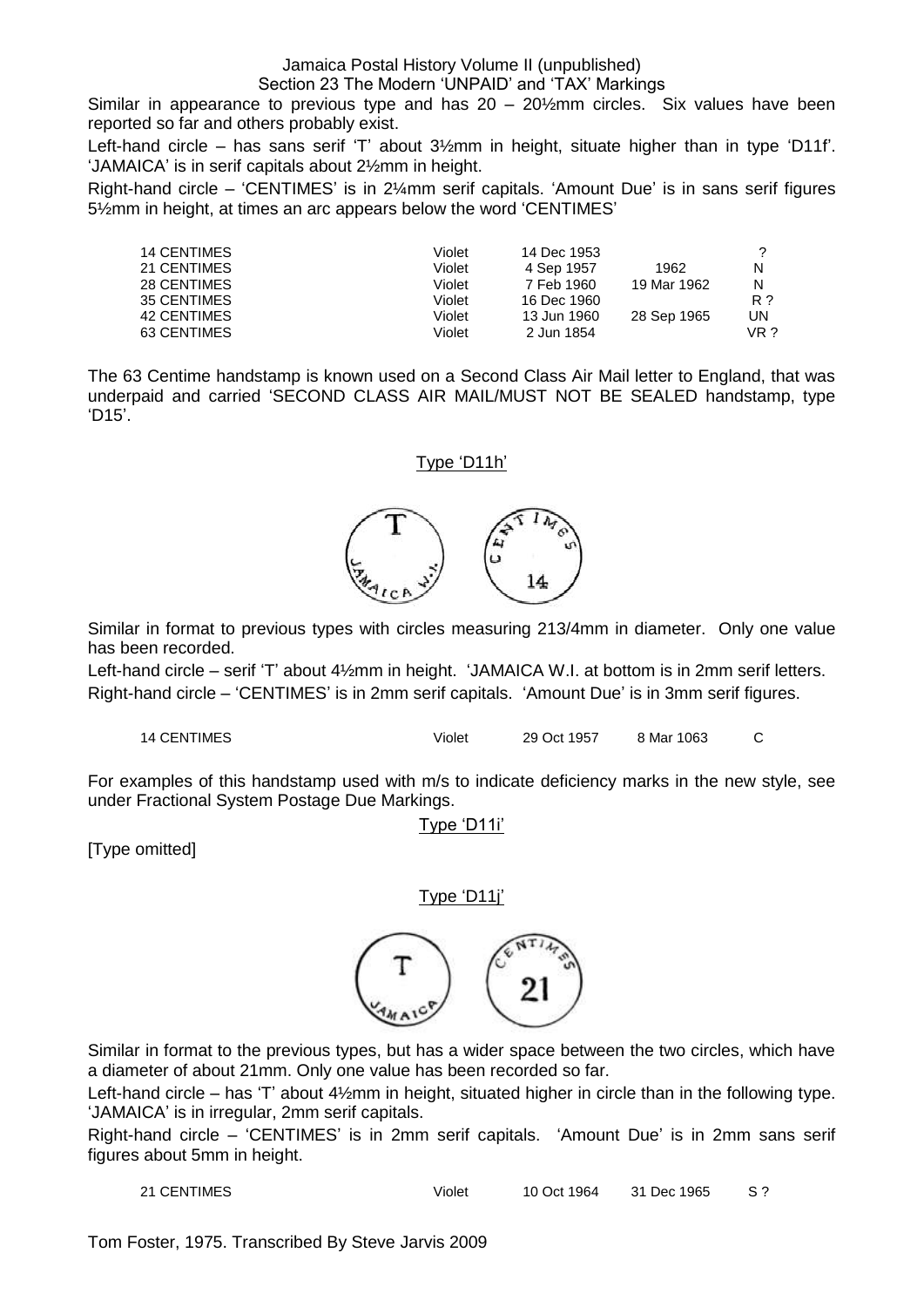Type 'D11k'.



Another type with a wider space between the two circles, which have a diameter of 22mm. Only one value has so far been recorded.

Left-hand circle – serif 'T' about 5mm in height, centrally situated in the circle. 'JAMAICA' is in serif capitals about 2¼mm in height.

 -hand circle – 'CENTIMES' is in 2¼mm serif capitals. 'Amount Due' is in sans serif figures, and the one value seen has this figure off centre to the right.

4 CENTIMES Violet 28 Apr 1965 25 Aug 1965 UN ?

The possibility must be considered, that types 'D11j' and D11k' are two values of one group of handstamp.

#### <span id="page-17-0"></span>**Rectangular Framed Tax Markings.**

 These were a new form of Gold Centime handstamps, applied at the Kingston G.P.O. in the same manner as the duplex markings and allowing for the insertion of the postage due in m/s, thus eliminating the need for a different handstamp for each 'Amount Due'.

Type 'D12'.

$$
\begin{array}{c}\nT.77. \\
\text{centimes}\n\end{array}
$$

Consisting of a single-lined rectangle measuring 32 x 15mm, enclosing the legend 'T……………………………/CENTIMES set up in two lines.

The sans serif 'T' has a height of  $4\frac{1}{2}$ mm and is followed by a row of dots, provided for the insertion of a m/s 'Amount Due', usually in blue or red crayon or blue/black ink. 'CENTIMES' is in sans serif capitals measuring 21 x 23/4.

The reason for the use of the 15 and 20 Centimes values is not apparent to the author.

| <b>4 CENTIMES</b>  | Violet | ? Sep 195?  |             | ? |
|--------------------|--------|-------------|-------------|---|
| 7 CENTIMES         | Violet | 14 Jul 1967 |             | ? |
| <b>14 CENTIMES</b> | Violet | 2 Mar 1954  |             | ? |
| <b>15 CENTIMES</b> | Violet | 14 Jul 1962 |             | ? |
| 20 CENTIMES        | Violet | 8 Jul 1964  |             | ? |
| 28 CENTIMES        | Violet | 14 Apr 1950 |             | ? |
| 70 CENTIMES        | Violet |             |             | ? |
| 77 CENTIMES        | Violet | 21 Oct 1953 | 24 Feb 1954 | ? |
| <b>84 CENTIMES</b> | Violet |             |             | ? |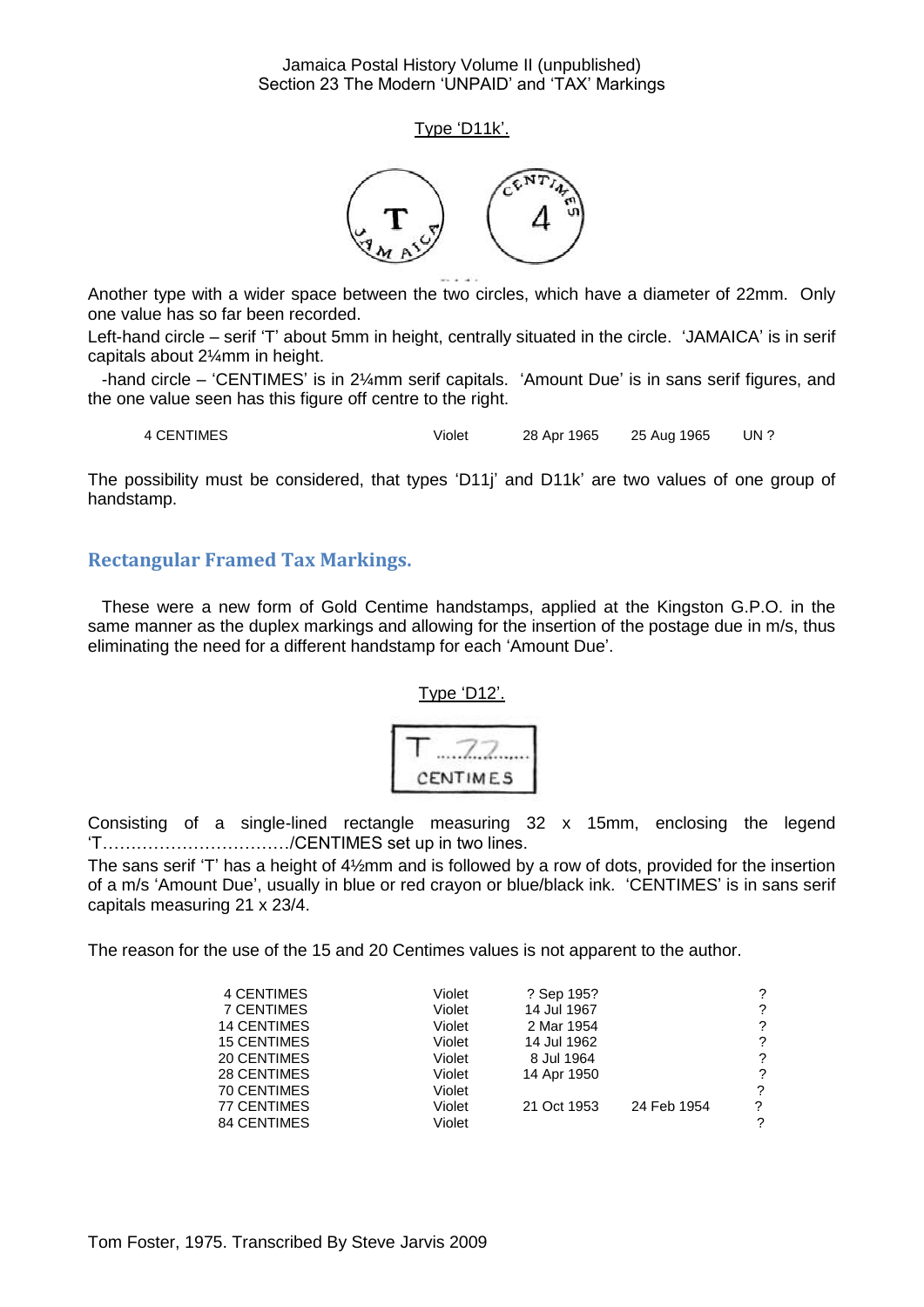| ٠. | VIIM |  |
|----|------|--|

Similar in format to the previous type, but having a frame- measuring only 29 x 14 mm. The sans serif 'T' is 4¼ mm in height and is followed by a continuous line for the insertion of the 'Amount Due'.

'CENTIMES' is in sans serif capitals measuring 25 x 2¾ mm.

| <b>14 CENTIMES</b><br>Violet<br>22 Jan 1965<br>21 CENTIMES<br>Violet<br>Jun 1964.<br>35 CENTIMES<br>Violet<br>23 Nov 1965<br>42 CENTIMES<br>Violet<br>27 Jun 1964 | 20 Nov 1965<br>6 Aug 1965 | 2<br>2 |
|-------------------------------------------------------------------------------------------------------------------------------------------------------------------|---------------------------|--------|
|-------------------------------------------------------------------------------------------------------------------------------------------------------------------|---------------------------|--------|

#### <span id="page-18-0"></span>**''WOODBLOCK', POSTAGE DUE' Markings.**

When underpaid letters were received in the island bearing Gold Centime charges applied by other postal administrations, it was necessary to convert these charges into Sterling, in order that the Jamaica Post Office could collect the proper fee.

Collection of these charges was the responsibility of the Office of Delivery, who inscribed the equivalent amount, in Sterling on the letter.

Some of the larger offices however, appear to have manufactured rough 'Amount Due' handstamps from wood in order to save time and give the conversion an authoritative appearance. These 'woodblocks' exist In many forms as follows :-

#### Type 'D13'.



Used at KINGSTON. Height of '1' is 17½ mm. It has no 'd' pence sign or full point. Known on letters from Montego Bay and Sandy Bay to Kingston.-



Used at KINGSTON. Height of '1' is 20 mm. Has 'd' pence sign but no full point. Known used on letter from Black River to Kingston. Also on incoming Post cards from GB underpaid

| Aug 1925 5 Mar 1927 VR2<br>Purple<br>1d |  |
|-----------------------------------------|--|
|-----------------------------------------|--|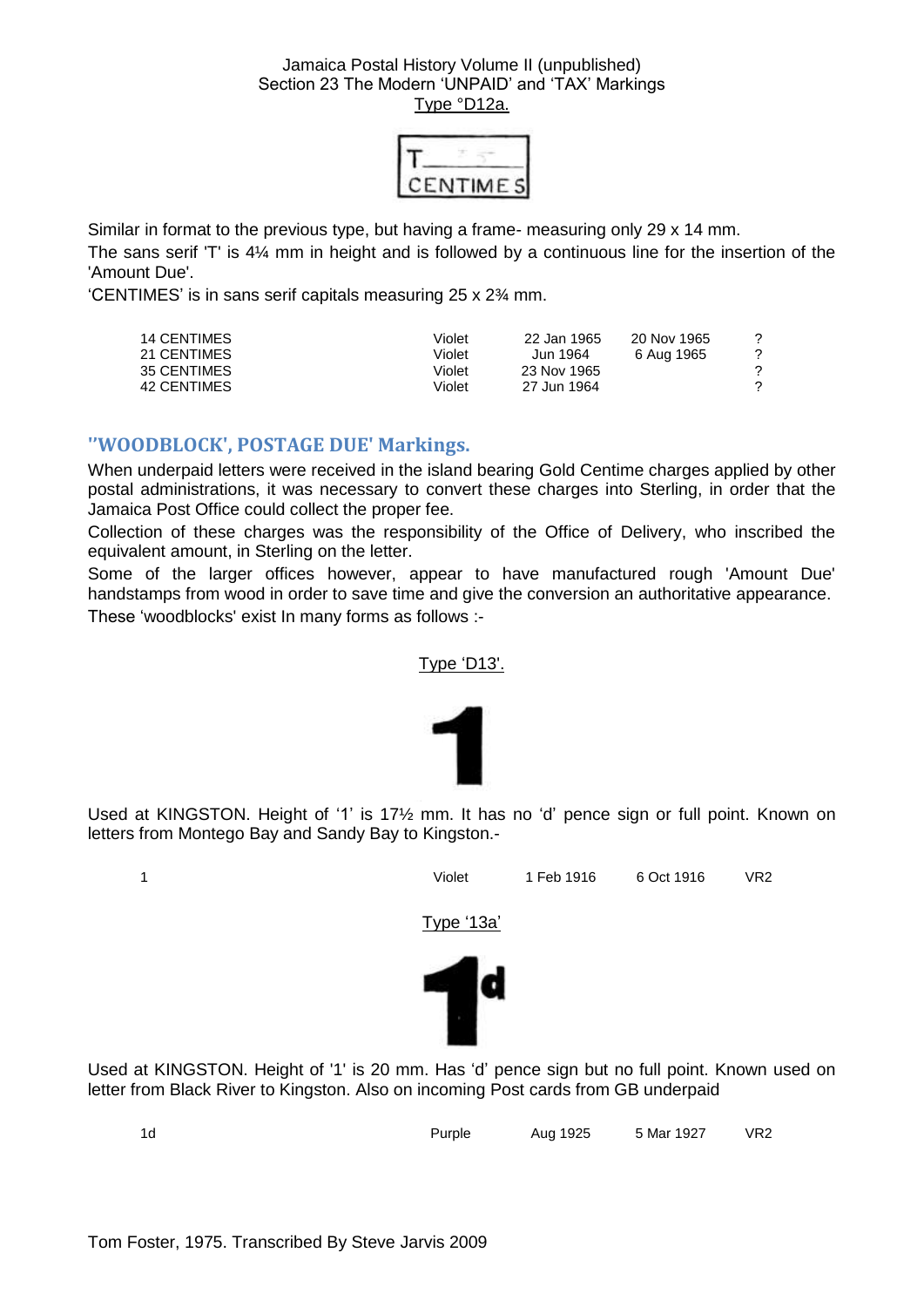

Used at Kingston. Height of '1' is 17½mm.

Has no 'd' pence sign or full point. Portion of holder shows at right. Very similar to 'D13'. Known used on letter from U.K. to Harry Watch. Another copy exists (author's collection) on an underpaid letter from Montego Bay to the UK.



Has 'd' pence sign and full point. Traces of holder sometimes appear. Known used on letters from Kingston and Manchioneal to Mandeville.



Used at MONTEGO BAY. Height of '1' is 18 mm.

Has 'd' pence sign and full point. Known used on letter from Tacoma to Rhode Island, re-directed to Montego Bay, date unknown.

1d Violet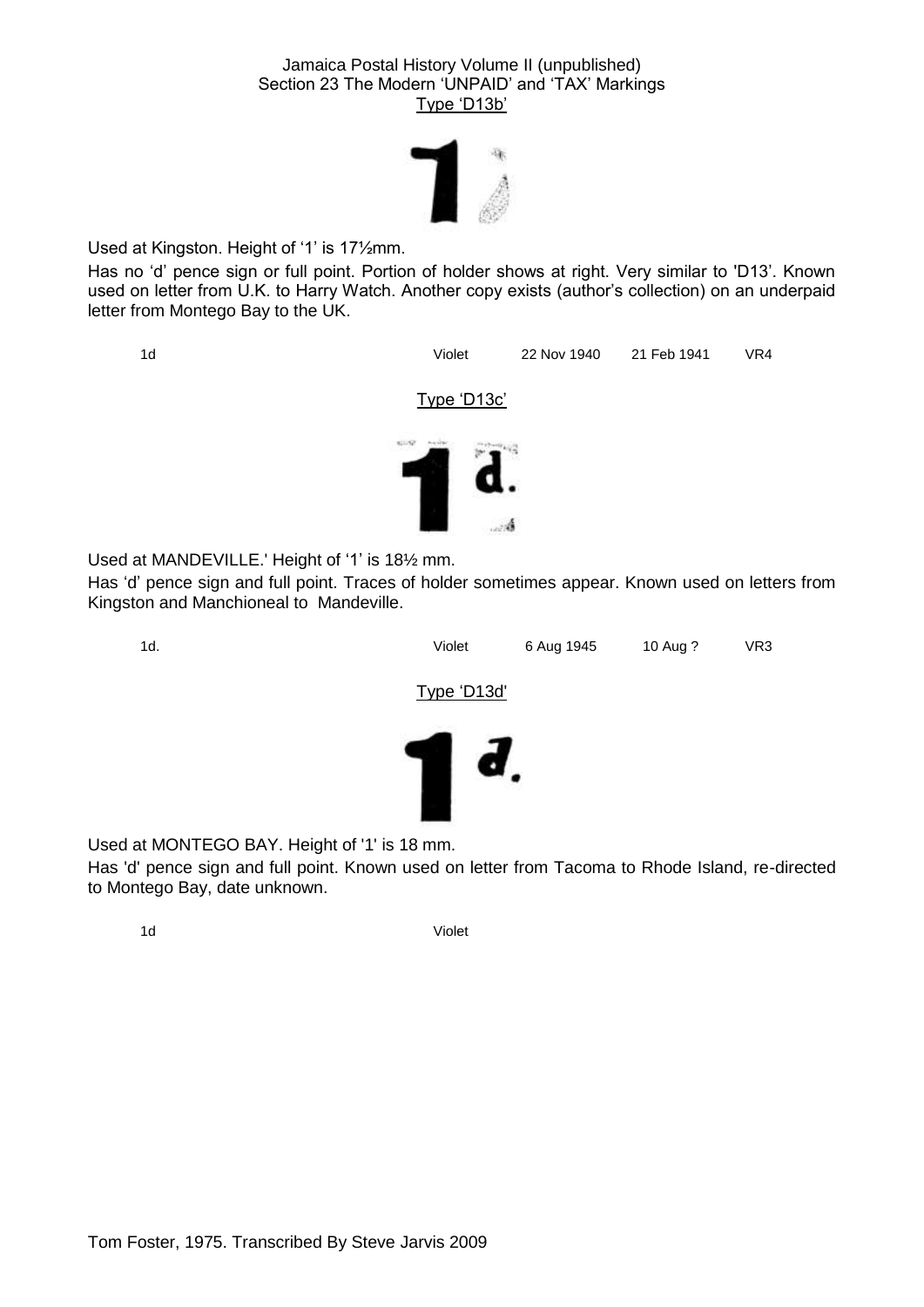

Used at KINGSTON ? Height of '2' is 18 mm. Has 'd' pence sign but no full point. Known used on letter from Bath to Kingston.

2d Violet 2 Sep 1926 U Tupe 'D13f'

Used at KINGSTON. Height of '2' is 16½ mm. Has upper case 'D' pence sign but no full point. All strikes seen show portion of octagonal holder. Known used on letters from Montego Bay, London, Eng., and Illinois, to Kingston.



Type 'D13g'



Used at MANDEVILLE ? Height of '2' is 18 mm.

Has 'd' pence sign and full point. Known used on letter from Danvers Pen to Mandeville accompanied by m/s '2d' in blue crayon.



Used at MONTEGO BAY ? Height of '2' is 18 mm.

Has 'd' pence sign but no full point. Appears to have bar below 'd' and level with base of '2', but this may be part of the holder.

Known used on letter from Providence to Montego Bay, date unknown.

2d Violet U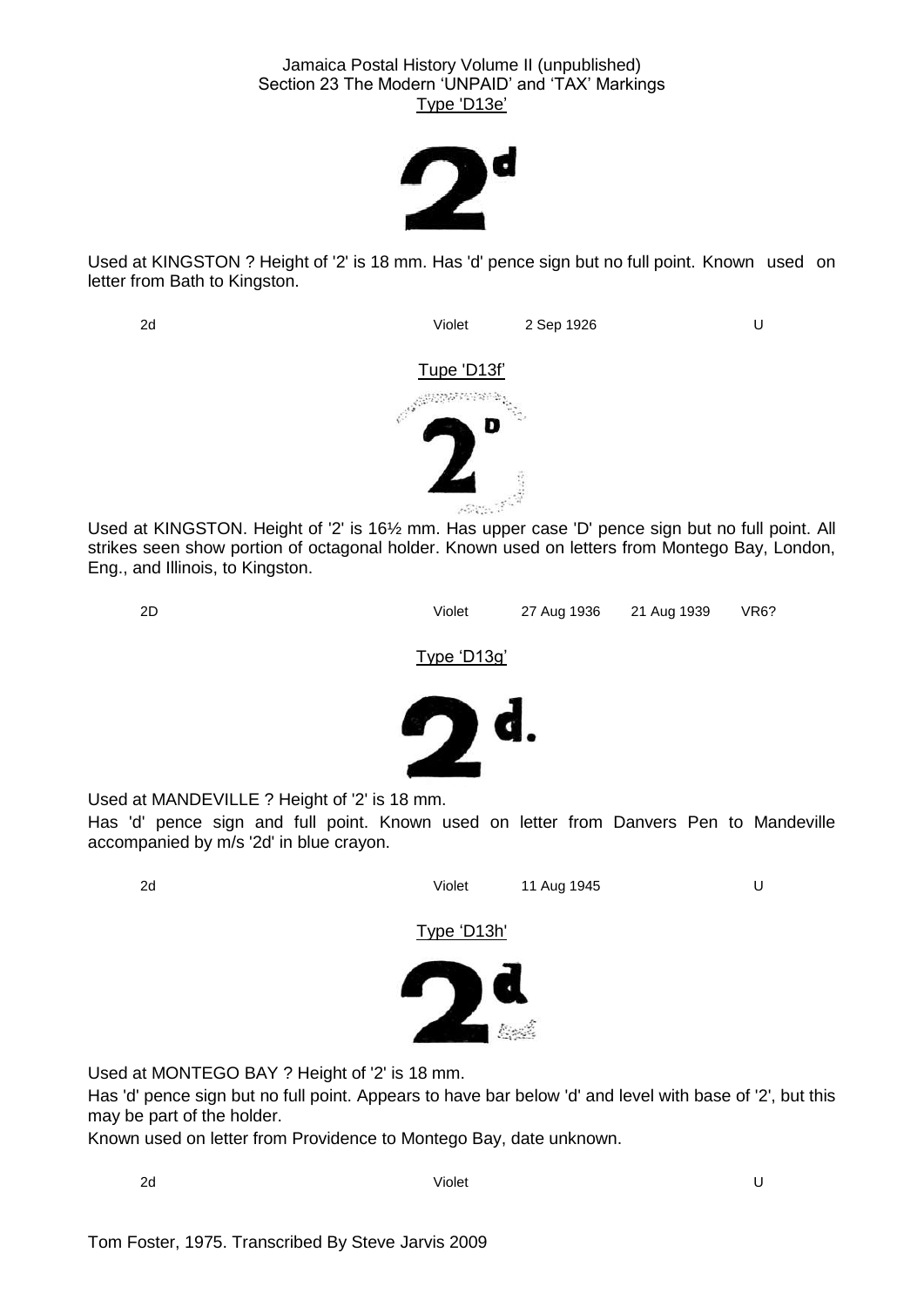

Used at KINGSTON. Height of '3' is 19 mm. Has 'd' pence sign but no full point. Known used on letters from Michigan, Boston and Brooklyn to Kingston.

3d Violet 2 Oct 1911 13 Dec 1919 VR5 ?

Type 'D13j'



Used at KINGSTON. Height of '3' is 21 mm. Has 'd' pence sign but no full point. Known used on letters from New York to Kingston.



3d Violet 24 Aug 1921 4 Sep 1921 VR2 ?

Type 'D13k'



Used at KINGSTON ? Height of '3' is 14 mm. Has 'd' pence sign with full point. Known used on letter from Pennsylvania to Kingston.



Used at MANDEVILLE ? Height of '3' is 19 mm. Has upper case 'D' pence sign but no full point. Small portions of holder on only known copy. Known used on letter from Cross Roads to Mandeville.

3D Violet 9 Nov 1943 U

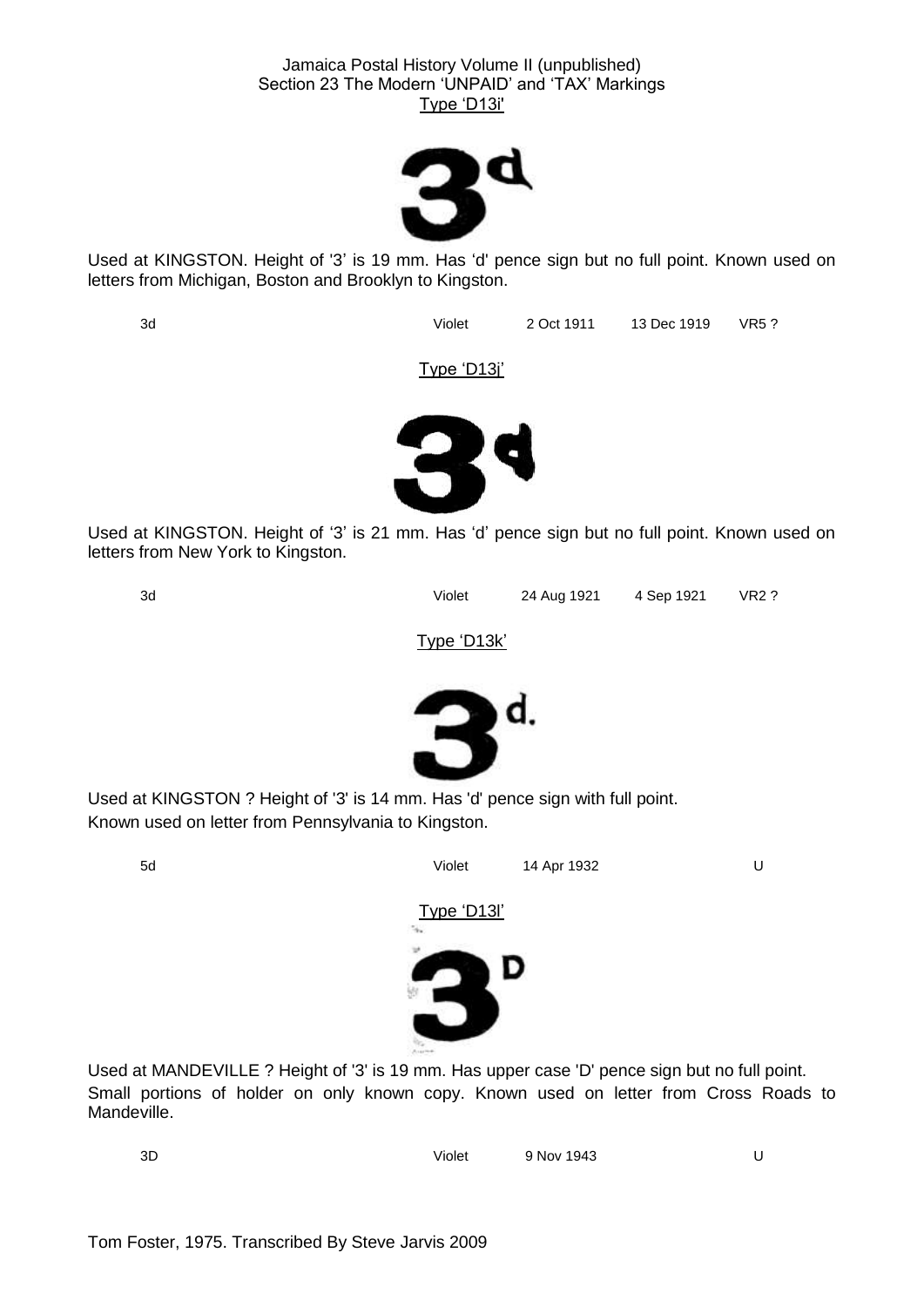

Used at KINGSTON ? Height of '4' is 24 mm. Has 'd' pence sign but no full point. Known used on local letter to Kingston, date unknown.

4d Violet U

Type 'D13n'



Used at MONTEGO BAY ? height of '4' is 17 mm, Has 'd' pence sign with full point. Known used on letter from New Mexico to Montego Bay, date unknown.

<span id="page-22-0"></span>

4d Violet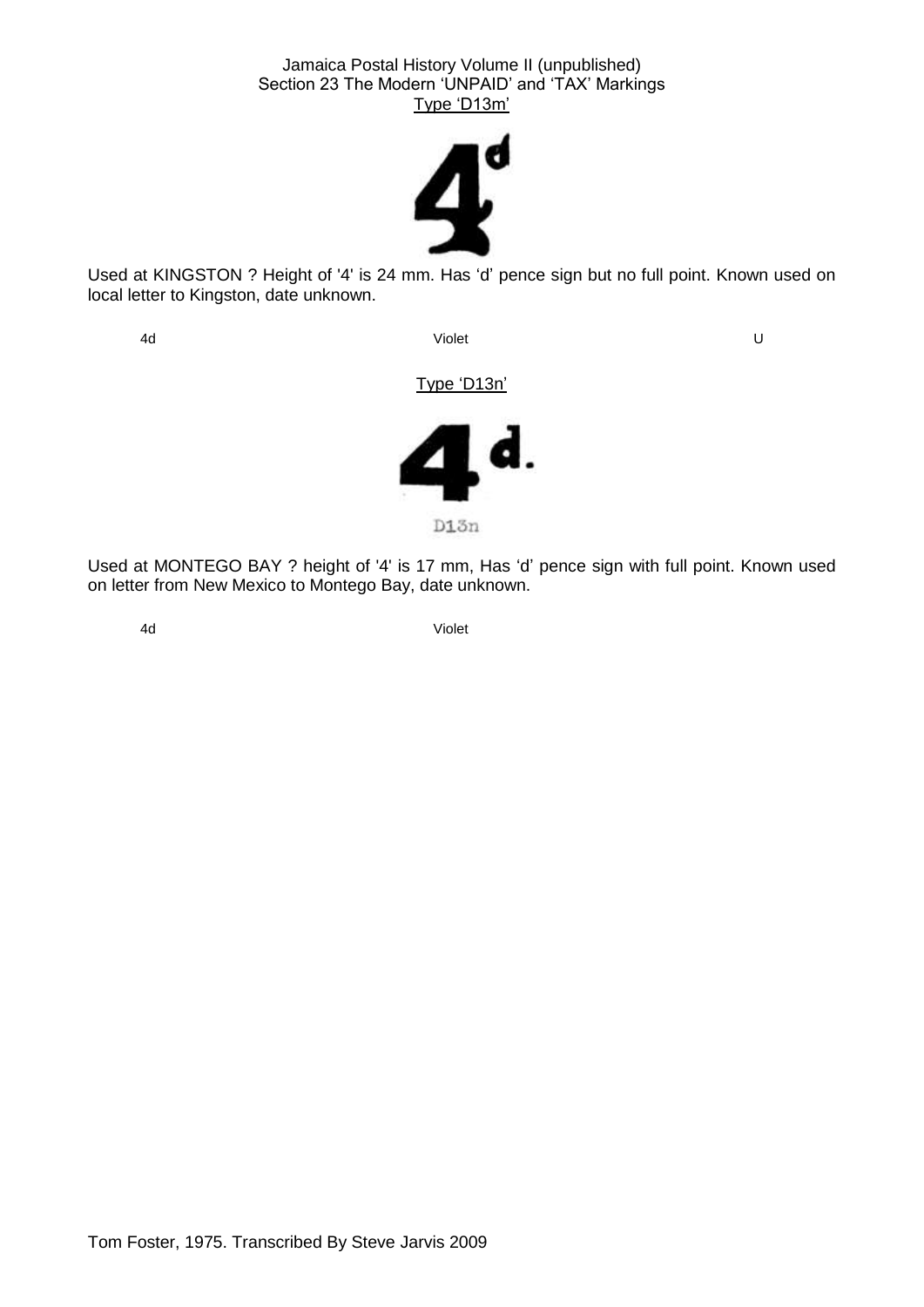#### Jamaica Postal History Volume II (unpublished) Section 23 The Modern 'UNPAID' and 'TAX' Markings **'SQUARE FRAMEDPOSTAGE DUE' Markings**

Permanent handstamps for the payment of inland postage due were not issued for a considerable time and so far, have only been seen used by the Kingston G.P.O. in the same way as the previous classification.

These handstamps replaced the woodblock items which had been in use until then and other types will probably appear for some of the larger offices, Both 'woodblock' and permanent types were also used to indicate postage due to be paid on local letters as well underpaid items from overseas.

Type 'D14'



These handstamps consist of a single-lined 25mm square, enclosing a serif 'T' with a height of 6½mm, placed above the 'Amount Due', which is in serif figures about 6mm in height. Six values have been recorded so far and others may exist.

| 1d    | Violet       | 28 Apr 1965 |             |      |
|-------|--------------|-------------|-------------|------|
| 2d    | Violet       | 21 Feb 1955 | 10 Jan 1961 | VC   |
| 2d    | <b>Black</b> | ? Jun 1955  |             | VR ? |
| 3d    | Violet       | 19 Jul 1965 |             | VR?  |
| 7d    | Violet       | 30 Apr 1967 |             | VR?  |
| $1/-$ | Violet       | ? Nov 1955  |             | VR?  |
| 1/1   | Violet       | 30 Jan 1964 |             | VR ? |

Most of these markings are accompanied by a m/s blue crayon 'T', 'Amount Due' in blue or red crayon. Many items dated between 1960 and 1965 also carry a small, single-lined date-stamp i.e. '10 Jan 1961', struck in the same coloured ink as 'D14' and probably applied at the same office. Examples of these marks in violet, blue and purple exist from the early 1970's with value erased and fractional charges inserted in red ink. Seen on an air letter to the UK, Strathbogie to Chicago with 4/9 and also inland 18/9.

#### <span id="page-23-0"></span>**'Second Class Air Mail Must Not be Sealed' markings.**

Handstamps applied to letters explaining why they have been classed as underpaid. They are always accompanied by Tax Markings.

#### Type 'D15'

Consists of the legend 'SECOND CLASS AIR MAIL/MUST NOT BE SEALED' set up in two straight lines, in sans serif capitals about 2½mm in height. Used at the Kingston G.P.O.

| <b>SECOND CLASS AIR MAIL</b> | Violet | 2 Jun 1954 | VR? |
|------------------------------|--------|------------|-----|
| MUST NOT BE SEALED'          |        |            |     |

This handstamp is known used in conjunction with type 'D11g'.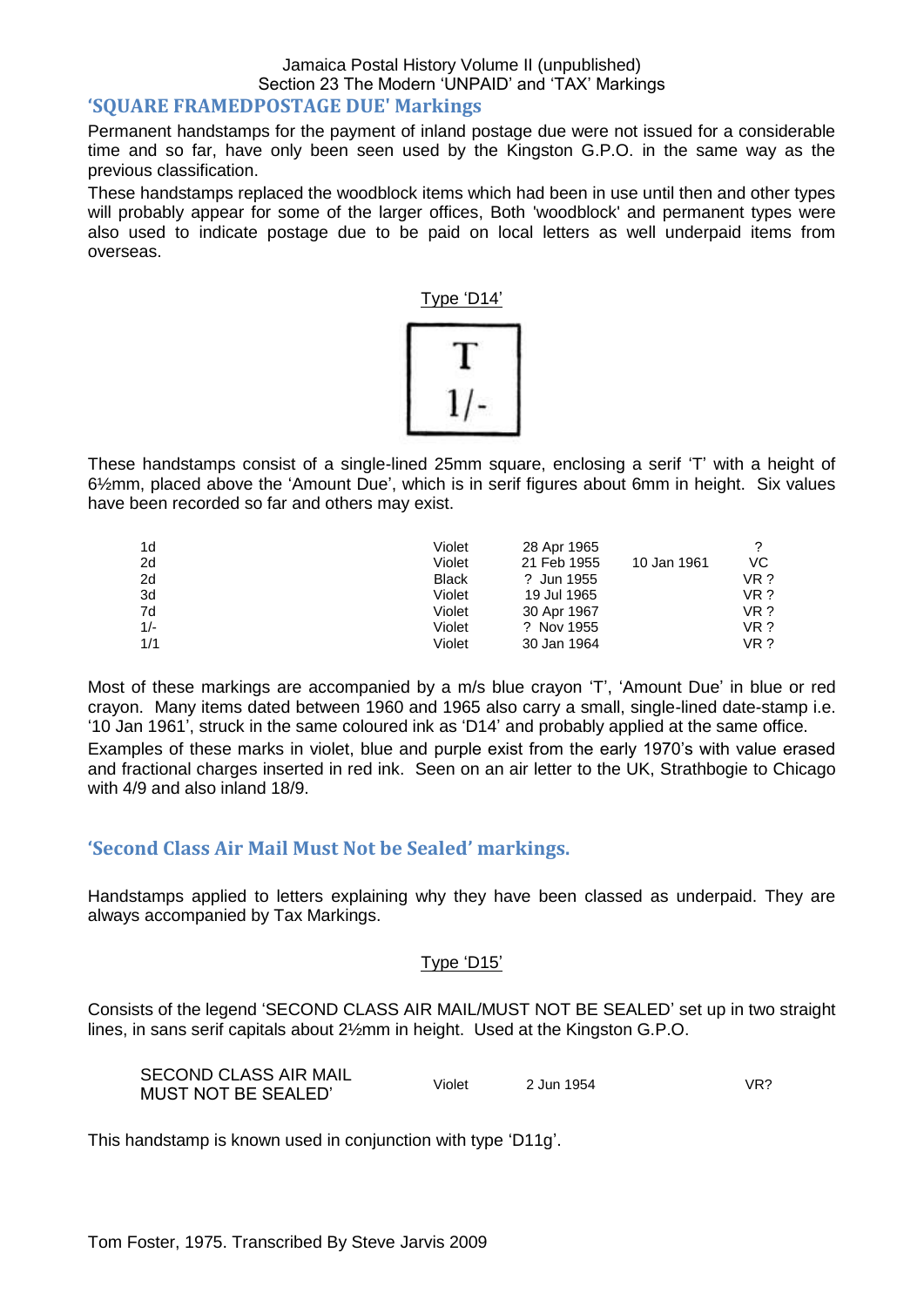### SECOND CLASS MAIL MUST NOT BE SEALED

Used in the same manner as the previous classification and intended to accompany the relevant Tax Marking. This handstamp consists of the legend 'SECOND CLASS MAIL/MUST NOT BE SEALED' set up in two straight lines and has overall measurements of 69 x 12mm. The lettering is in sans serif capitals about 4mm in height.

| <b>SECOND CLASS MAIL</b> | Violet | 28 Dec 1956 | 1967 |  |
|--------------------------|--------|-------------|------|--|
| MUST NOT BE SEALED'      |        |             |      |  |

One example has been recorded used on a letter from Mandeville to Chicago, accompanied by type 'D5b'. Used in the Mail Sorting Room of the G.P.O.

#### <span id="page-24-0"></span>**Fractional System Postage Due Markings.**

As a result of proposals approved by the U.P.U. in 1964, a new procedure for indicating postage due on international mail became effective from 1st January 1966. This is known as the 'Fractional System'.

The practice of using the 'Gold Centime' as a standard unit of exchange ended, and in its place the Despatching Office applies a handstamp consisting of a letter 'T' followed by a fraction. The 'T' indicates that postage due has to be collected, whilst the Numerator of the fraction represents the deficiency doubled, the Denominator being the correct rate for the item.

On receipt, the Receiving Office determines the postage due to be collected in its own currency by multiplying the entire fraction by its own rate for the item travelling in the reverse direction, the result to the nearest coin being the 'Amount Due' to be collected.

For example, a surface letter from Jamaica to the United Kingdom (rate 3d per 2ozs}, would be marked T 2/3. In the U.K., this fraction would be multiplied by 4, (the equivalent U.K. rate being 4d} and the 'Amount Due' to be collected would therefore by 2½d.

This procedure does not apply to short paid mail entering the island from Canada – the Canadian Post Office marking the letter with the actual number of Canadian cents to be collected, which would need converting to Sterling in Jamaica. The only other exception is Mexico, who would charge all underpaid mail entering Mexico from Jamaica, by multiplying the double deficiency by the equivalent Mexican rate overseas.

#### Type 'D17'.

This handstamp consists of a fraction T6/6 enclosed in a 22mm single circle, thus indicating a deficiency of 3d on a 6d rate.

The dimensions and style are at present unknown to the author and only one value has so far been recorded. Applied at the Kingston G.P.O.

| T6/6<br>T12/6 | Violet | 12 Mar 1966<br>22 Feb 1966 | 14 May 1966 |  |
|---------------|--------|----------------------------|-------------|--|
|               |        |                            |             |  |